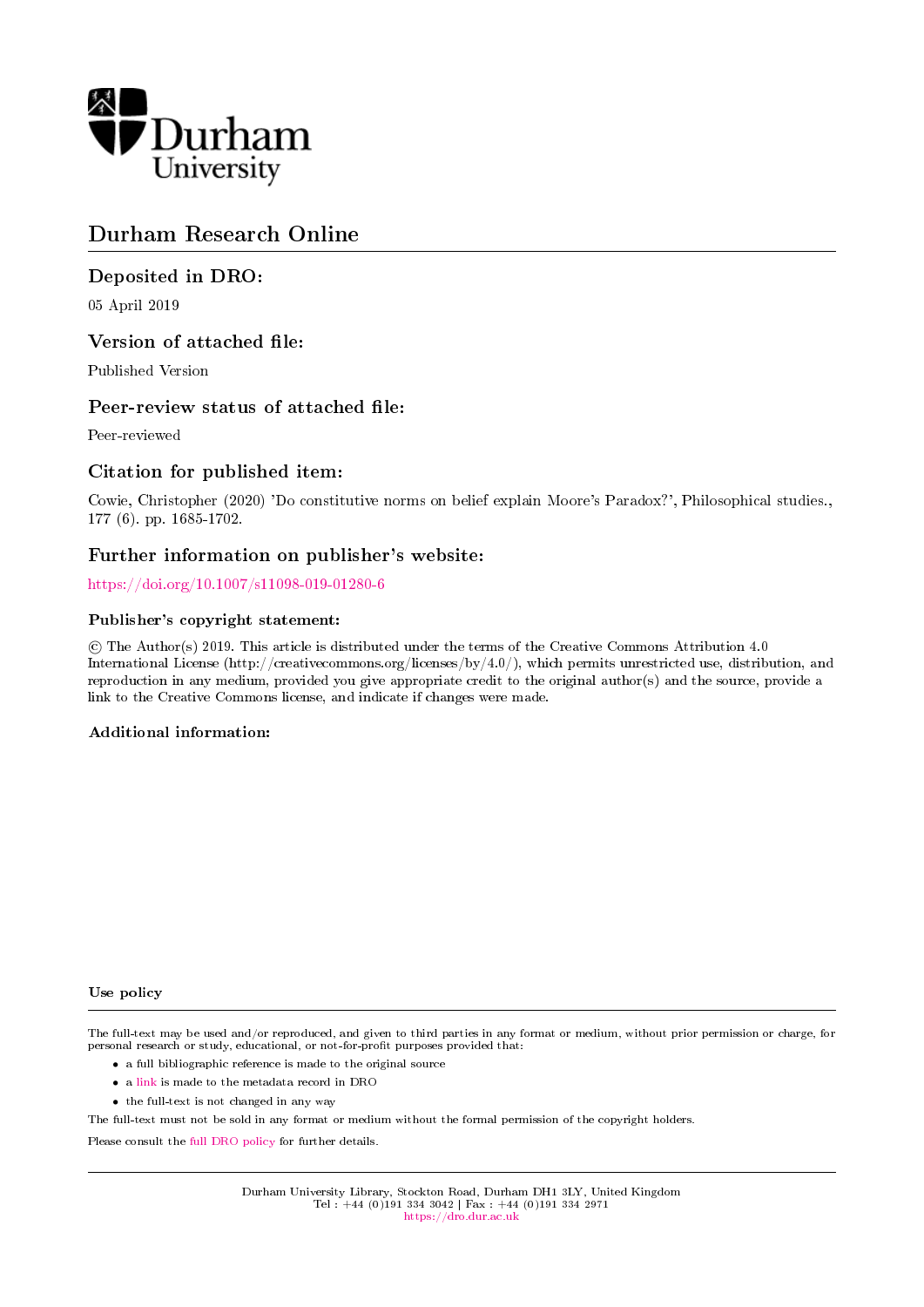

## Do constitutive norms on belief explain Moore's Paradox?

Christopher Cowie<sup>1</sup>

© The Author(s) 2019

Abstract In this article I assess the prospects for a particular kind of resolution to Moore's Paradox. It is that Moore's Paradox is explained by the existence of a constitutive norm on belief. I focus on a constitutive norm relates that relates belief to knowledge. I develop this explanation. I then present a challenge to it. Normbased explanations of Moore's Paradox must appeal to a 'linking principle' that explains what is wrong with violating the constitutive norm. But it is difficult to articulate a plausible candidate linking-principle. I show this by canvassing the obvious candidates and articulating the problems with each.

Keywords Moore's Paradox - Constitutive norms - Belief

We can seemingly make judgments of the form: p, but I don't believe p. But there would be something problematic about doing so. What exactly is wrong with judgments of this form and what explains it? This is Moore's Paradox in its simplest form. It has been thought to reveal something interesting about the nature of belief, assertion or the nature of subjective experience itself. In this article I assess the prospects for a particular kind of resolution. It is that Moore's Paradox is explained by the existence of a *constitutive norm on belief*. This kind of solution has been popular in the recent literature.<sup>1</sup> I will label and understand it as follows:

<sup>&</sup>lt;sup>1</sup> See Huemer ([2007\)](#page-17-0). For discussion see Littlejohn [\(2010](#page-17-0)) and de Almeida [\(2001](#page-17-0)). For some critical discussion see Lo Presti ([2014\)](#page-17-0). A closely related view is discussed in Baldwin ([2007\)](#page-17-0). For recent comprehensive discussion of Moore's Paradox—including specific reference to norm-based solutions see Williams [\(2015a,](#page-18-0) [b\)](#page-18-0) and Green and Williams ([2007\)](#page-17-0).

 $\boxtimes$  Christopher Cowie christopher.d.cowie@durham.ac.uk

<sup>&</sup>lt;sup>1</sup> Department of Philosophy, University of Durham, Durham, UK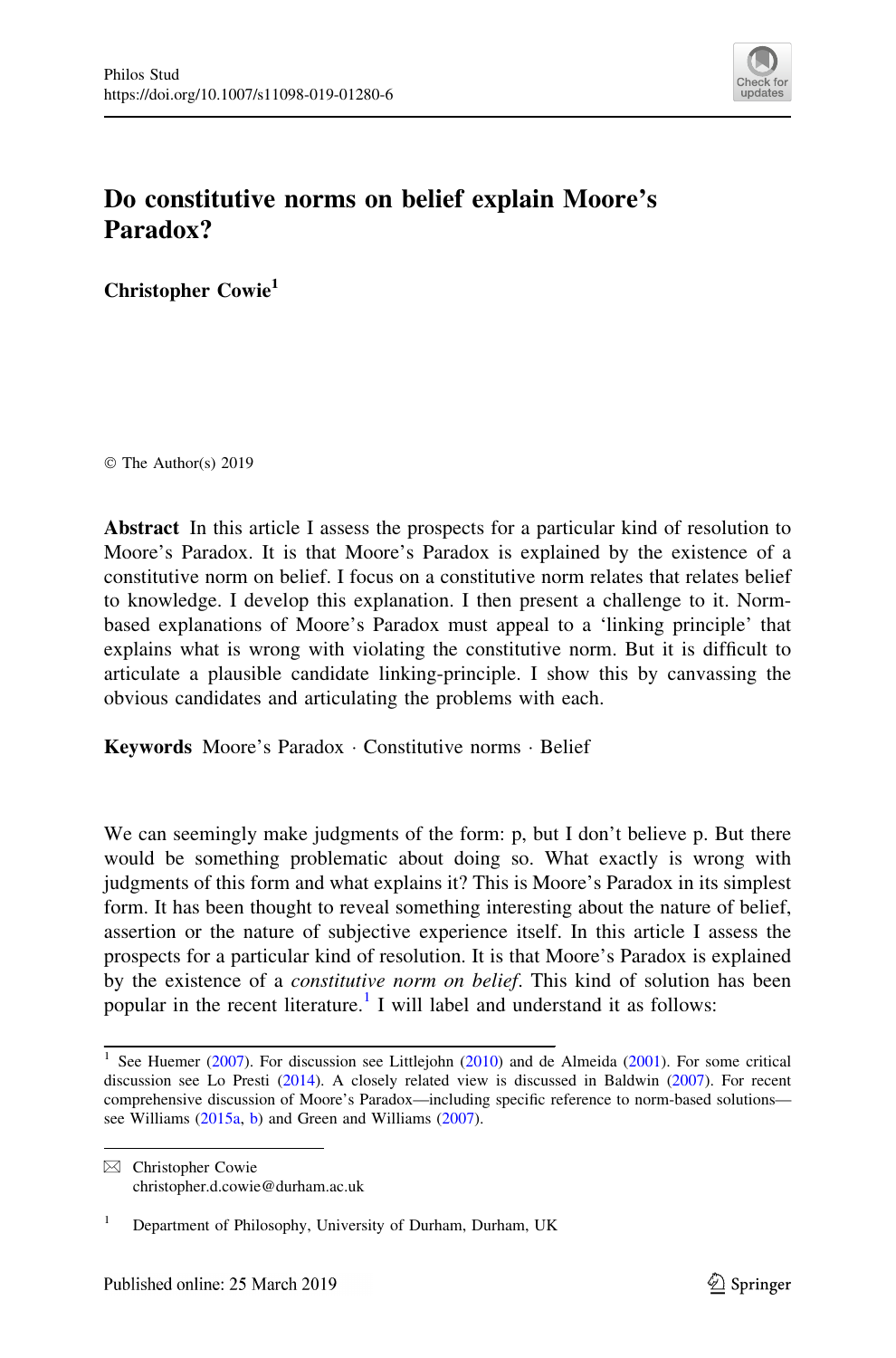The Norm-Based Explanation Moore's Paradox is explained by the existence of a constitutive norm on belief, which is violated by a Moore-paradoxical judgment.

The explanation will vary depending on the form that the constitutive norm takes. On most accounts it is either truth-based or knowledge-based. This gives rise to the following two variants.

The Truth-Norm Based Explanation Moore's Paradox is explained by a constitutive norm relating belief to truth, which is violated by a Mooreparadoxical judgment.

The Knowledge-Norm Based Explanation Moore's Paradox is explained by a constitutive norm relating belief to knowledge, which is violated by a Mooreparadoxical judgment.

This kind of solution—whether truth-based or knowledge-based—is attractive for a number of reasons. Firstly, norm-based explanations entail that in making a Mooreparadoxical judgment one has done something wrong or incorrect or something that one shouldn't. This is intuitively appealing. Surely, one has done something wrong, or incorrect, or that one shouldn't (in some sense at least) in making a Mooreparadoxical judgment. And yet not all purported solutions to Moore's Paradox capture this. Suppose, for example, that one were to argue that it is simply impossible, as a matter of psychological fact, to make Moore-paradoxical judgments.<sup>2</sup> This would fail to speak to the fact that there is something wrong or incorrect about so believing. Norm-based solutions are attractive in part because they build this feature—the wrongness, or incorrectness—into the solution from the very start.

Secondly, the kind of norm-based explanation that I am interested in doesn't simply render Moore-paradoxical judgments wrong or incorrect relative to a common-or-garden epistemic norm. It renders them wrong relative to a norm that is constitutive of belief itself. This is important. It is natural to think that in making a Moore-paradoxical judgment one has done something that sits uncomfortably with the nature of belief or believing itself and not merely that one has made an ordinary epistemic mistake as one might if one believed an evidentially unsupported proposition.<sup>3</sup> The norm-based explanations that I am interested in—explanations that appeal to constitutive norms on belief—build this feature into the solution from the very start. They make Moore-paradoxical judgments not only wrong, but wrong in virtue of what it is for one to believe something at all.

Thirdly, norm-based explanations, and in particular knowledge-norm based explanations explain a range of closely related phenomena. This is to the fore in Huemer's defence of the knowledge-norm based solution.<sup>4</sup> Huemer claims that

 $2$  Explanations in terms of the self-intimating nature of belief—i.e. such that if one believes p, then one believes that one believes p—are arguably of this form. See e.g. Shoemaker [\(1996](#page-18-0)).

<sup>&</sup>lt;sup>3</sup> In the literature Moore's paradox is sometimes explained by appeal to simple epistemic norms on rational credibility e.g. Douven [\(2009](#page-17-0)).

<sup>&</sup>lt;sup>4</sup> Huemer, ibid.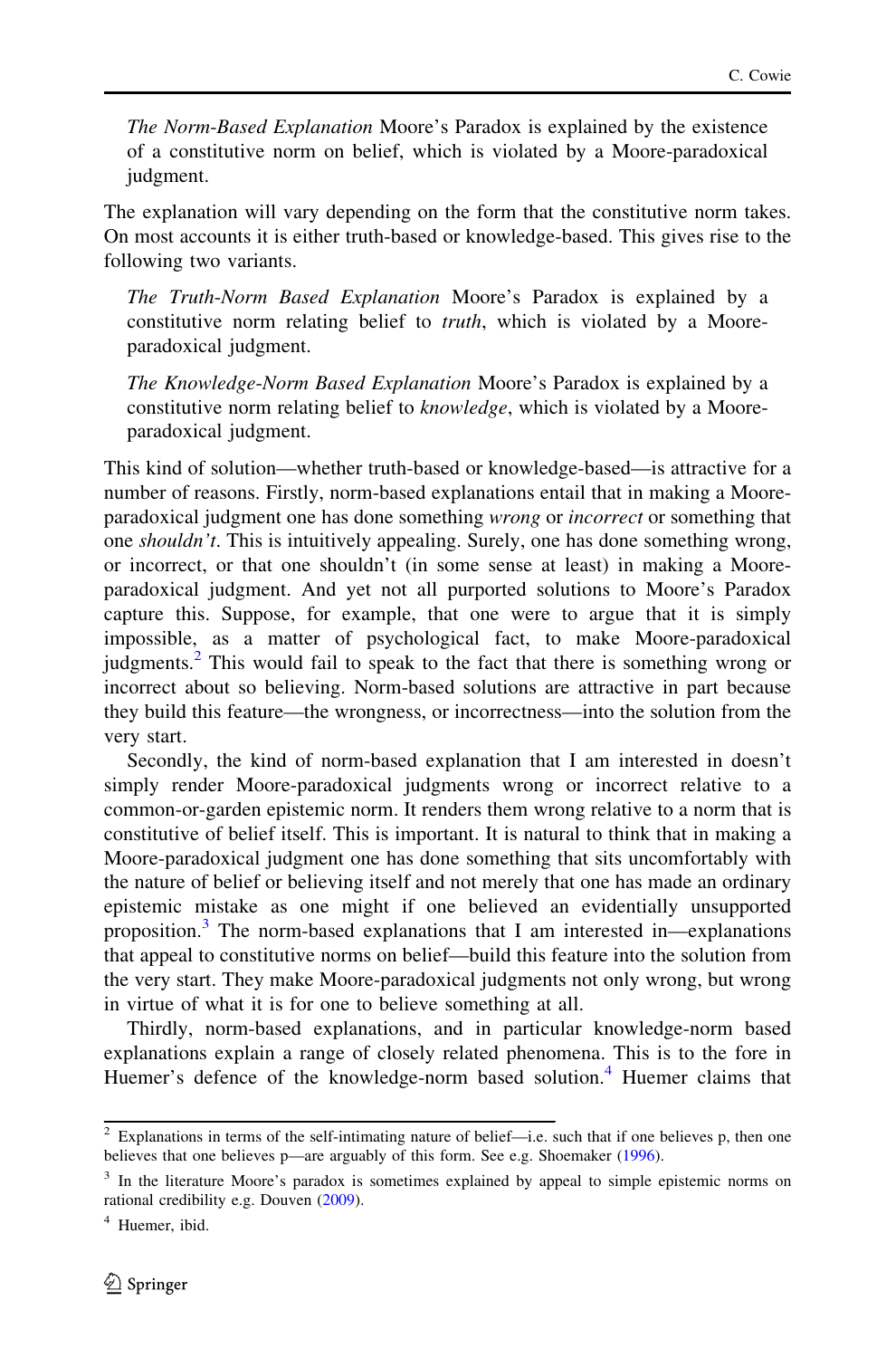Moore-paradoxical judgments of the form 'p, but I don't believe p' could be wellexplained by the self-intimating nature of belief: that if one believes p, then one believes that one believes p. But he notes that this solution wouldn't explain what is wrong with a range of closely-related judgments, such as judgments of the form: 'p, but I don't know that p' and 'p, but I don't have any evidence for p'. By contrast the knowledge-norm based solution (which will be my focus) does explain what's wrong with this range of judgments. They all violate the knowledge-norm on belief. As such the knowledge-norm based explanation provides a unified explanation of a wide range of closely related phenomena.

Fourthly and finally, the norm-based explanation fits nicely with a wider pattern of explanation in epistemology and philosophy of mind. Quite independently of Moore's Paradox, there has been a surge of recent interest in constitutive norms on belief in part due to the role that they can play in explaining phenomena in mind and language.<sup>5</sup> Part of the motivation for taking norm-based solution to Moore's Paradox seriously is that they fit with this broader program. This is especially true of knowledge-norm based explanations given the success of the knowledge-first program of explanation of phenomena in mind and language.<sup>6</sup>

Given these four motivations norm-based explanations of Moore's Paradox—and particularly knowledge-norm based explanations—should be taken seriously. However while there has been some recent back-and-forth between defenders of truth-norm based explanations and knowledge-norm based explanations respectively (which is better?), there has been little general, critical discussion of norm-based explanations per se.<sup>7</sup> This is something of an oversight. There are systematic issues that norm-based solutions face. My aim in this article is to articulate one such issue. I argue that norm-based explanations must be supplemented by what I refer to as a *linking principle*: a principle that explains how and why the violation of a constitutive norm on belief is problematic. I will argue that (1) some such principle is required if norm-based explanations are to work, (2) this point has been largely ignored in the literature, and (3) it is hard to find a satisfactory principle that doesn't come with substantial extra costs. I do my best on behalf of normbased explanations to find such a principle. I do not succeed. My conclusion is that optimism for norm-based explanations should be tempered.

The plan for the article is as follows. I begin in Sect. [1](#page-4-0) by making some quick remarks about the view that there are constitutive norms on belief. In Sect. [2](#page-5-0) I make some preliminary remarks about the application of this strategy to the resolution of Moore's Paradox. I identify some desiderata for a solution. In Sects. [3–](#page-7-0)[4](#page-13-0) I present my main argument: attempts to resolve Moore's Paradox by appeal to knowledgebased constitutive norms on belief must make use of a linking-principle, and it is hard to see what this should be. In Sect. [5](#page-16-0) I conclude.

<sup>&</sup>lt;sup>3</sup> In the literature Moore's paradox is sometimes explained by appeal to simple epistemic norms on rational credibility e.g. Douven [\(2009](#page-17-0)).

<sup>&</sup>lt;sup>4</sup> Huemer, ibid.

<sup>5</sup> See e.g. Shah ([2003\)](#page-18-0) and Shah and Velleman ([2005\)](#page-18-0) who explain the transparency of belief in terms of a constitutive norm on (the concept of) belief.

 $6$  Most closely associated with Williamson ([2000\)](#page-18-0). For development see Carter et al. ([2017\)](#page-17-0).

 $7$  See Huemer (ibid.) and Littlejohn (ibid).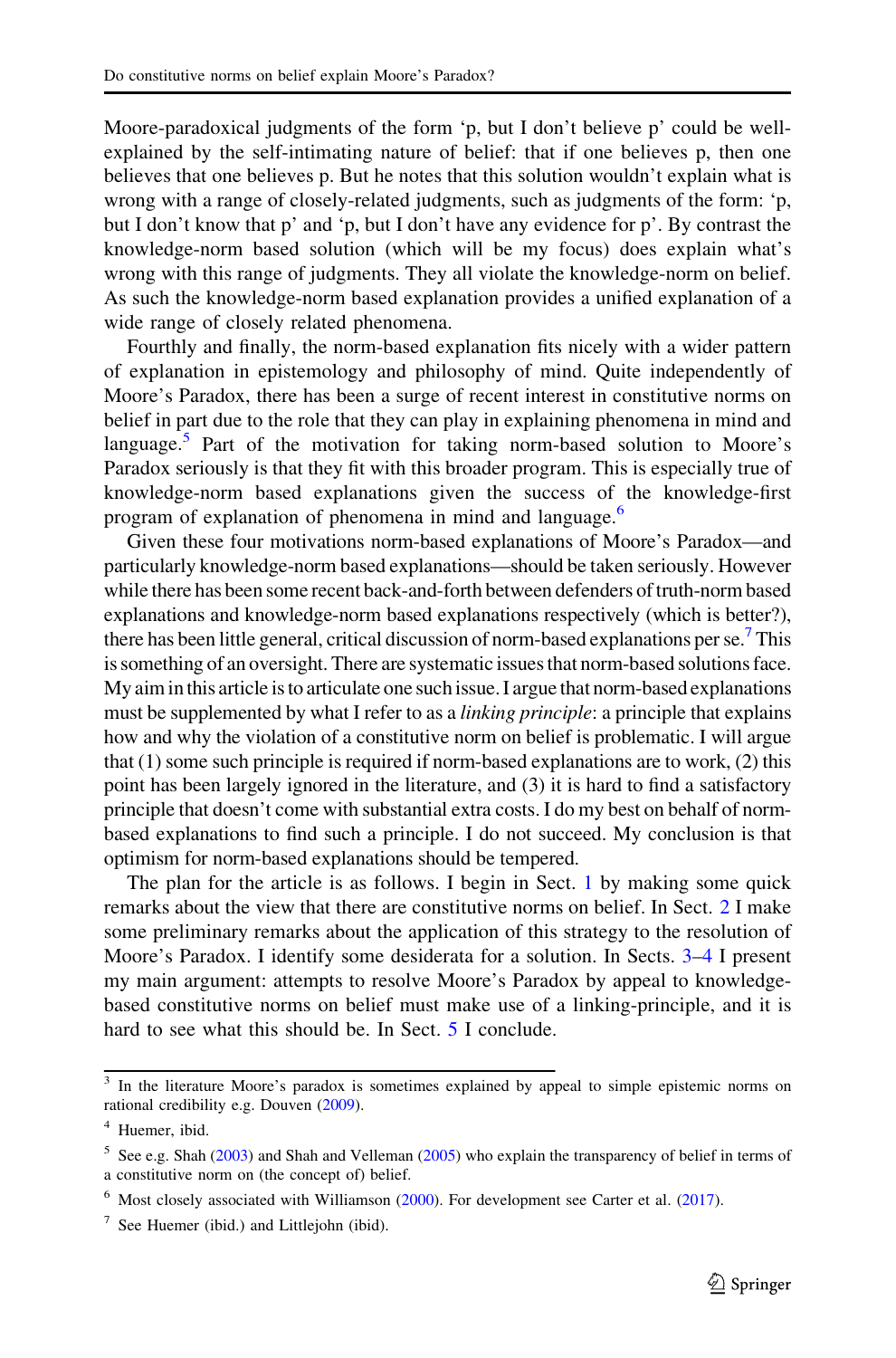### <span id="page-4-0"></span>1 Constitutive norms on belief: preliminary remarks

The claim that there are constitutive norms on belief can take many different forms. At its most general we can represent it as follows:

Normativism: It is constitutive of belief that: beliefs or believers stand in some normative relation to truth or knowledge.<sup>8</sup>

By 'constitutive' I understand 'at least part of what it is to be'. So the normativist view is that it is at least part of what it is for a state to be one of belief that: beliefs or believers stand in some normative relation to truth or knowledge. The normativist view has been cashed out in lots of different ways. The following versions exist there or thereabouts—in the literature:

- (1) It is constitutive of belief that: one ought to believe p iff p.
- (2) It is constitutive of belief that: one ought to believe p only if p.
- (3) It is constitutive of belief that: one may believe p iff p.
- (4) It is constitutive of belief that: it would be good to believe p iff p.
- (5) It is constitutive of belief that: it would be fitting to believe p iff p.
- (6) It is constitutive of belief that: one ought to believe p only if one knows  $p^9$ .

I won't run through the strengths and weakness of the various formulations here. I simply note three important points.

Firstly and most obviously,  $(1)$ – $(5)$  are all versions of a *truth-norm* on belief. (6) is a knowledge-norm. My argumentative focus will be solely on knowledge-norms. Secondly, these formulations are actually ambiguous given different available readings of the scope of the normative or evaluative operator. Each can be read as taking either narrow-scope or wide-scope. So (1) could be read either as a narrowscope requirement:

(1—Wide) It is constitutive of belief that: One ought to (believe p) iff p.

Or as a wide-scope requirement:

(1—Narrow) It is constitutive of belief that: One ought to (believe p iff p).

These are different principles that require different things of believers.<sup>10</sup> Similar comments apply to (2)–(6). I shall flag if at any point below this becomes relevant in a sense that could be contentious or confusing. Thirdly, it is commonplace to formulate the normative relation in terms of correctness. So, for example, one might see any of the following:

 $8$  McHugh and Whiting (Ibid.). For an influential defence see Wedgwood [\(2007\)](#page-18-0). For a nice contemporary summary and defence see Engel ([2014\)](#page-17-0).

<sup>&</sup>lt;sup>9</sup> Variants on  $(1)$ – $(2)$  are defended—sometimes in terms of 'correctness' (see below)—by Shah  $(2003)$  $(2003)$ , Wedgwood ([2002,](#page-18-0) [2007](#page-18-0)) and Boghossian [\(2003](#page-17-0)). (3) is defended in Whiting ([2010\)](#page-18-0) and (4) in McHugh  $(2012)$  $(2012)$ . (5) is discussed by McHugh and Way  $(2016)$  and Howard (forthcoming). (6) is inspired by Williamson ([2000](#page-18-0)) and discussed in Huemer ([2007\)](#page-17-0).

 $10$  For a clear discussion see Bykvist and Hattiangadi ([2007\)](#page-17-0).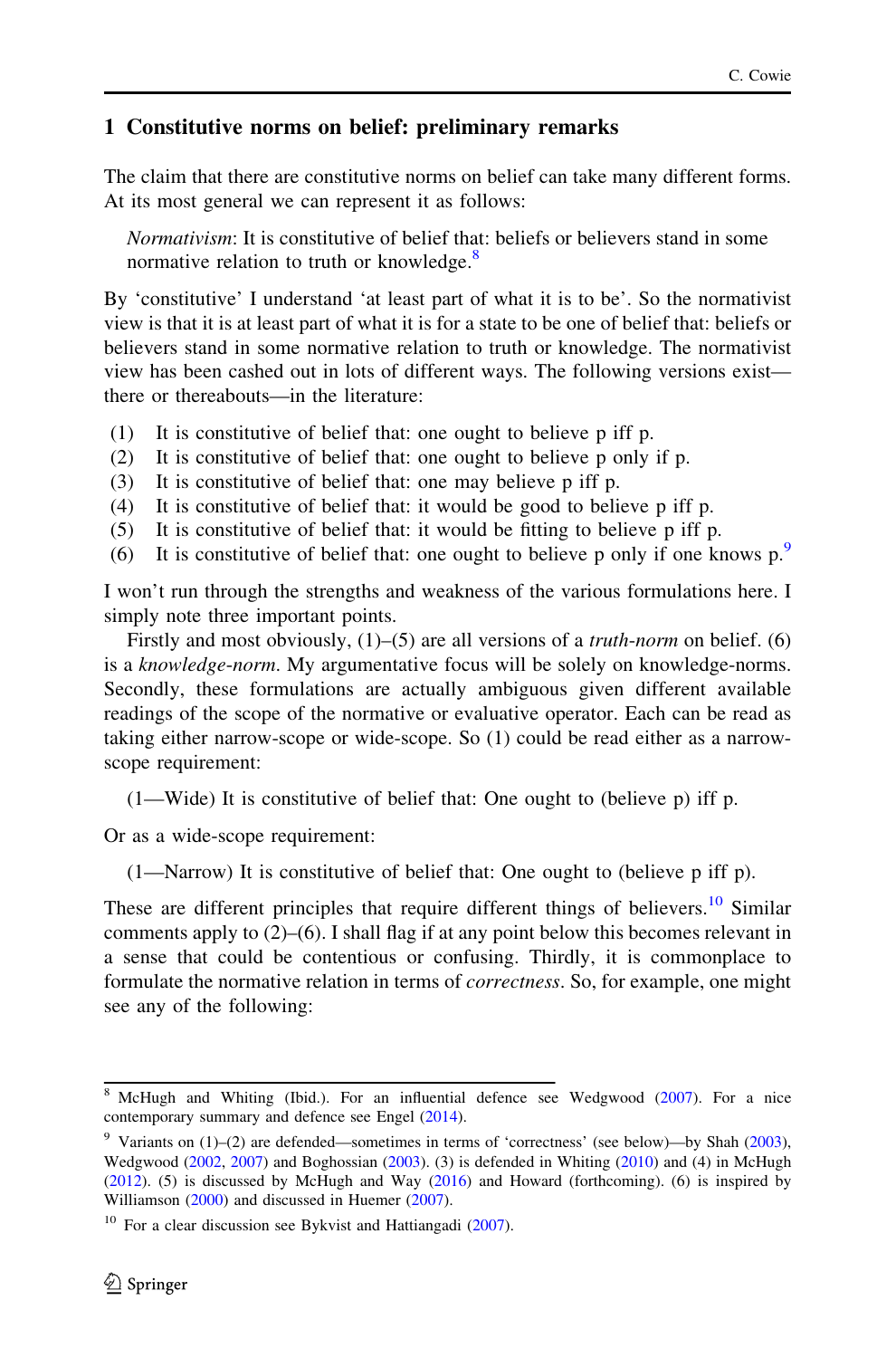- <span id="page-5-0"></span>(7) It is constitutive of belief that: it is correct to believe p iff p.
- (8) It is constitutive of belief that: it is correct to believe p only if p.
- (9) It is constitutive of belief that: it is correct to believe p only if one knows p.

'Correctness' can be used in different ways. It is sometimes used to indicate that the relation between belief and truth or knowledge—whatever it turns out to be—is a mere rule or requirement and is not genuinely normative any more than the rules of chess are. I have in mind here the kind of distinction appealed to by John Broome (amongst others) when he writes:

In one sense 'normative' simply means to do with norms, rules or correctness. Any source of requirements is normative in this sense…. But I do not use 'normative' in that sense. In my sense it means to do with ought or reasons. Given a rule or requirement we can ask whether you ought to follow it, or whether you have reason to do so. $11$ 

We could understand the constitutive norm on belief—whatever it may be—as either a mere correctness-norm like the rules of chess or as normative in Broome's sense. For the most part in this article I will simply work with (1)–(6)—and really just (6)—without specifying whether the property referred to in it is genuinely normative or is a 'mere' correctness norm. Later in the article, where this becomes important, I will return to it. (Basically, the point will be that if the constitutive norm is one of mere correctness it may be too weak to do the explanatory work required of it).

### 2 Resolving Moore' paradox: preliminary remarks

In this brief section I make some further preliminary remarks about Moore's Paradox itself. I begin by highlighting aspects of Moore's Paradox that I won't discuss (1–3) before drawing attention to one important desideratum for its resolution (4).

1. Varieties of Moore's paradox.

Moore's Paradox in the narrowest sense concerns judgments of the following forms (I use square brackets to indicate contents of judgments throughout):

- MP: [p, but I don't believe p].
- *MP* (*Commissive*): [p, but I believe  $\sim$  p].

There are however a range of sentences that can seem similarly peculiar. As I mentioned above defenders of the knowledge-norm based explanation have claimed to be able to account for some of them. My focus however will be solely on MP.

2. Speech or thought?

 $\frac{11}{11}$  Broome ([2007,](#page-17-0) p. 162) quoted from Olson [\(2014,](#page-18-0) p. 119).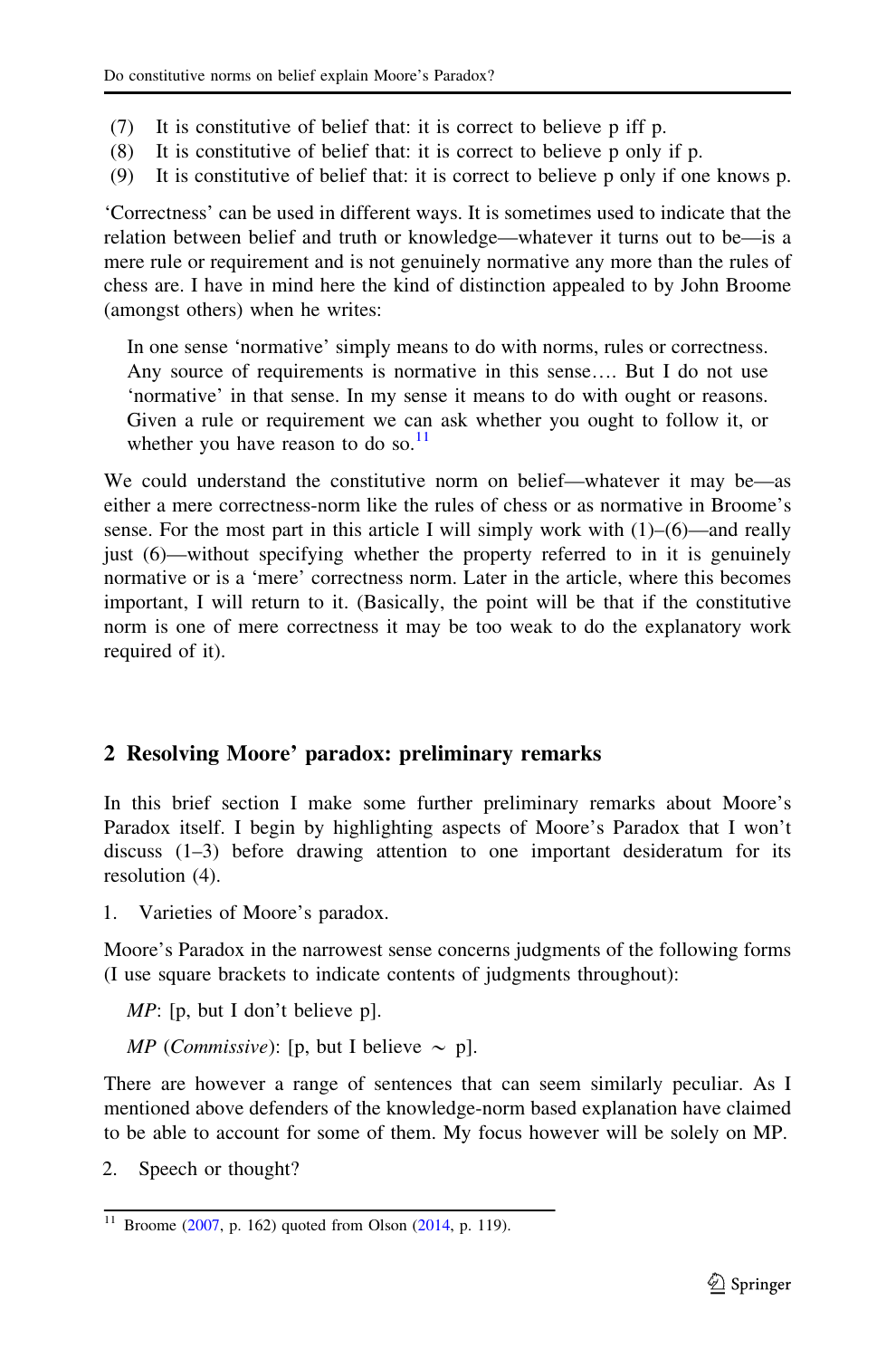Explanations of Moore's Paradox sometimes proceed at the level of thought, sometimes at the level of speech. Understood at the level of thought the challenge is to explain what's wrong with *believing* an instance of MP. Understood at the level of speech the challenge is to explain what's wrong with asserting an instance of MP. Different explanations of Moore's Paradox focus in different ways. My focus is on Moore's Paradox at the level of thought. It has been argued that explaining the paradox at the level of thought is more fundamental: that explanations at the level of speech are parasitic on this.<sup>12</sup> I think that this is probably right, but I won't presuppose it here.

3. Further subtleties.

The literature on Moore's Paradox is now extremely rich. There are many important issues that I bypass in this article given my aims. These include the significance of conscious thought in Moore's Paradox, accepting instances of MP diachronically as opposed to synchronically, and 'solutions' based on both the nature of evidence, justification and probability. In bypassing these I don't think that I am thereby being uncharitable to my opponents. $13$ 

4. A desideratum: the right kind of explanation.

I claimed above that there is 'something problematic' about believing an instance of MP. But this leaves a lot of room for interpretation. We should be more precise. What, exactly, is the problem with believing an instance of MP? This is contested. One should not stipulate an answer without care. Nevertheless it is important for my subsequent arguments that we can at least rule out some options as too weak. The way in which one goes wrong if one believes an instance of MP is not simply like the way in which one goes wrong when one believes a falsehood, or when—as in Gettier cases—one believes a truth accidentally, or by luck. It is stronger than this. Nor is it merely like the way in which one goes wrong when one believes a necessary falsehood such as a mathematical falsehood. This is also too weak. For the most part—including the next section, Sect. [3—](#page-7-0)these negative claims are all that my subsequent arguments will require. But I shall venture a more positive claim here nonetheless.

As I understand it the way in which one goes wrong when one believes an instance of MP is much more like the way in which one goes wrong when one holds blatantly inconsistent attitudes, for example when one both believes p and believes not-p. Obviously, the way in which one goes wrong when one believes an instance of MP cannot be *exactly the same as* the way in which one goes wrong when one holds blatantly inconsistent attitudes; beliefs in p and in not-p cannot simultaneously be true, but p and a belief in not-p can simultaneously be true (that's the whole problem). But this is, I think, the kind of defect that purported explanations of MP

<sup>&</sup>lt;sup>12</sup> See e.g. Huemer (2010, p. 144) although Williams ([2013\)](#page-18-0) questions whether belief-based explanations of Moore's Paradox at the level of thought straightforwardly translate to explanations of Moore's Paradox at the level of assertion. For a full discussion of speech-based forms see Williams ([2015b\)](#page-18-0).

<sup>&</sup>lt;sup>13</sup> Important references with respect to these issues include but are certainly not limited to Douven ([2006\)](#page-17-0), Sorensen [\(2000](#page-18-0)) and Smithies ([2012\)](#page-18-0). For an excellent summary see Williams [\(2015a\)](#page-18-0).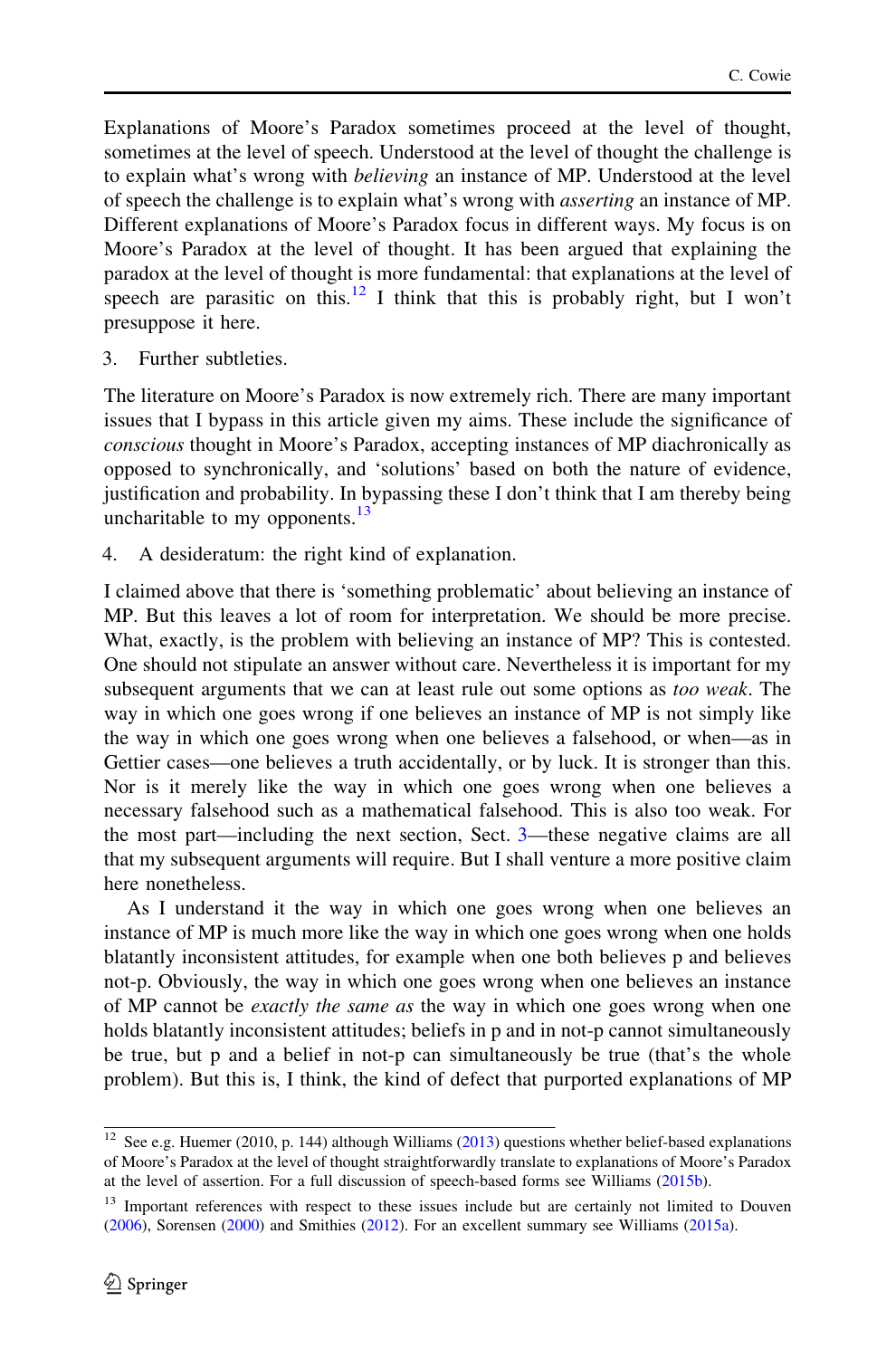<span id="page-7-0"></span>should aim to approximate. They should explain why beliefs in instances of MP are problematic in a way that comes as close as possible to the way in which blatantly inconsistent attitudes are problematic. This is most naturally thought of as a form of irrationality.

So my tentative positive working-hypothesis is that believing an instance of MP is irrational in an approximation of the sense that accepting blatantly inconsistent attitudes is. Or as I shall say for short throughout, it is 'irrational in the relevant sense'. In any case, my arguments of the next section rely only on the weaker negative claim that the way in which one goes wrong in believing an instance of MP is not the same as the way in which one goes wrong by having a false or unjustified belief, even in a necessary truth. I shall have more to say about (ir)rationality in Sect. [4](#page-13-0).

5. My argument.

With these necessarily brief remarks in place, we are now in position to look at norm-based explanations of Moore's Paradox. My main focus is on the knowledgenorm based explanation. This is my focus because it is the best or strongest candidate for a norm-based explanation of Moore's Paradox. As I hope will be clear to the reader though, the basic point of my argument would apply against truth-norm based explanations of Moore's Paradox too. My argument is that any norm-based explanation of Moore's paradox—whether truth-based or knowledge-based—will have to appeal to a *linking principle*: a principle that takes us from one's having violated a constitutive norm on belief to one's having done something irrational in the appropriate sense. I claim that articulating this principle is surprisingly problematic. I demonstrate this in the next two sections.

### 3 The knowledge-norm based explanation

Consider the knowledge-based norm on belief:

(6) It is constitutive of belief that: one ought to believe p only if one knows p.

Can this be used to explain Moore's Paradox? I'm not aware of any really clear accounts in the literature of how such an explanation might go.<sup>14</sup> The following is my attempt at a 'best reconstruction'. The explanation has two steps. In the first step, we show that one cannot know an instance of a Moore-paradoxical sentence. This doesn't require appeal to any constitutive norms on belief. In the second step one appeals to a knowledge-norm on belief to explain what's wrong with accepting an instance of MP. It goes roughly as follows:

Step 1: In order to know an instance of MP one would have to know [p, and I don't believe p]. If one knows a conjunction, then one knows each of its conjuncts. So in order to know an instance of MP one would have to know [p] and know [I don't believe p]. If one knows [p], then one believes[p]. So in order to know an

 $\frac{14}{14}$  The closest is Huemer [\(2007](#page-17-0)).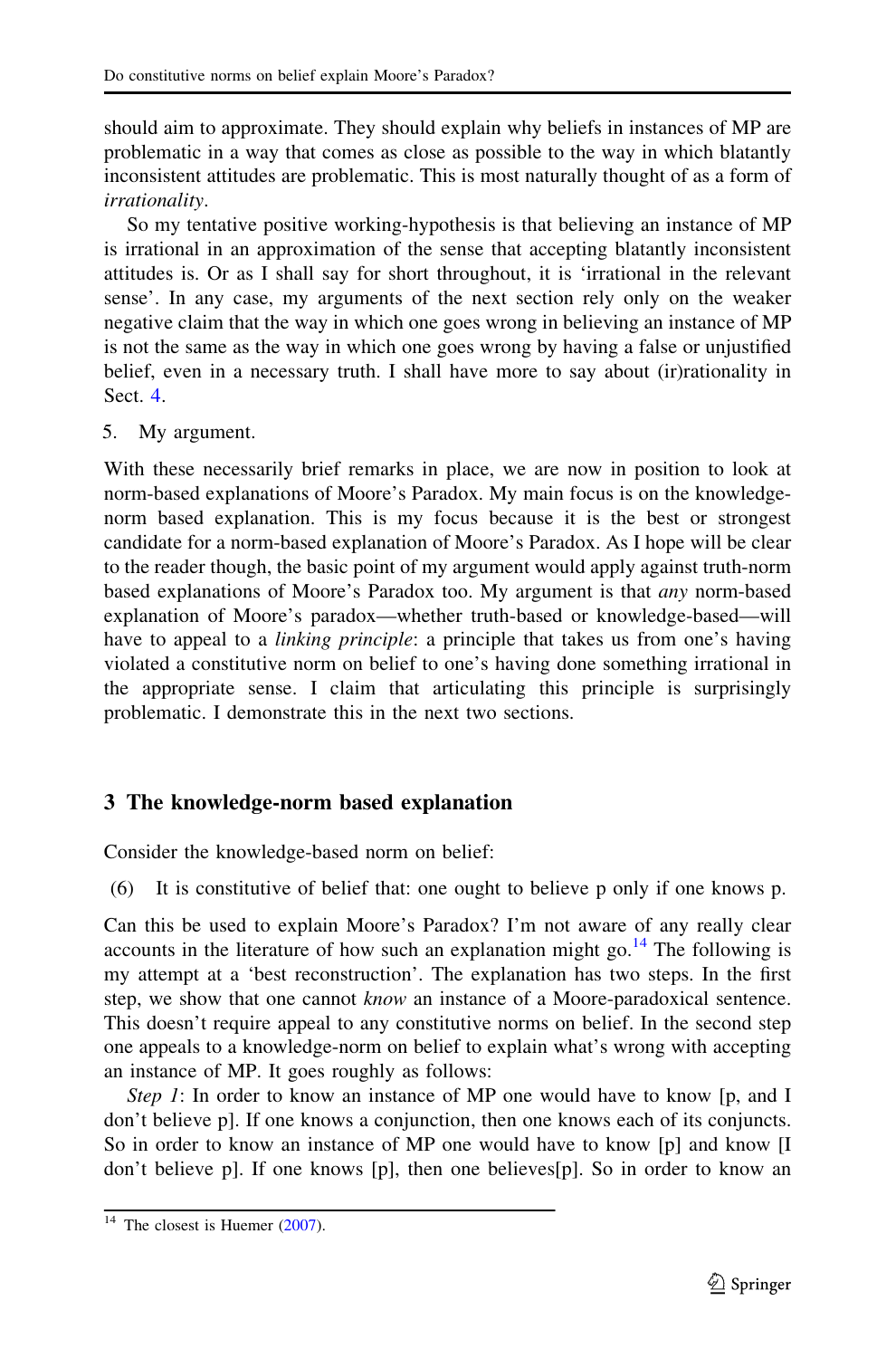instance of MP one would have to believe[p] and know [I don't believe p]. But this is impossible. One cannot believe [p] whilst—as the factivity of knowledge entails—one simultaneously doesn't believe p. So one cannot know an instance of MP.

Step 2: Now add to this a constitutive norm on belief according to which: one ought not to believe p unless one knows p. In believing an instance of MP one violates that norm. One does so because that norm prohibits believing something one doesn't know. And Step 1 has shown us that you can't know an instance of MP.

We can represent the whole argument schematically. 'K[p]' represents that some agent knows that p, ' $B[p]$ ' represents that some agent believes that p, ' $O[p]$ ' represents that it ought to be the case that p.

Step 1

- 1. If K[p&  $\sim$  B[p]], then K[p]&K[  $\sim$  B[p]] (knowledge distributes across conjunction).
- 2. If K[p], then B[p] (knowledge entails belief).
- 3. (1,2) If K[p&  $\sim$  B[p]], then B[p]&K [ $\sim$  B[p]].
- 4. If  $K[\sim B[p]]$ , then  $\sim B[p]$  (factivity of knowledge).
- 5. (3,4) If K[p&  $\sim$  B[p]], then B[p]&  $\sim$  B[p].
- 6.  $\sim$  [B[p]&  $\sim$  B[p]] (non-contradiction).
- 7.  $(5,6) \sim K[p\& \sim B[p]].$

Step 2

- 8. O[If  $\sim$  K[p] then  $\sim$  B[p]] (knowledge-norm on belief).
- 9. (7, 8) O[ $\sim$  B[p& $\sim$  B[p]].<sup>15</sup>

This explains what goes wrong when one believes an instance of MP. One violates the knowledge norm on belief. Can this resolve Moore's Paradox?

Not as it stands. More work—another 'step'—is needed. Violating norms is something that most of us do a lot. I might violate a moral norm or a norm of etiquette. But I wouldn't thereby have done something irrational in the sense that it is irrational to believe an instance of MP. So why does a violation of the knowledgenorm make it irrational in the relevant sense to believe an instance of MP? We need an argument. More specifically, what we need is a *linking-principle*: a principle that takes us from the violation of the knowledge-norm on belief that occurs when believing an instance of a Moore-paradoxical sentence, to the problematic nature of so doing. What could that linking principle be? In this section I run through some candidates. Some are workable but none are fully satisfactory.

The first candidate linking principle states that it is irrational in the relevant sense—that is in a sense that approximates the irrationality of blatantly inconsistent

<sup>&</sup>lt;sup>15</sup> For ease, premise 8 states the knowledge-norm on belief in the form that: it ought to be the case that [if one doesn't know p, then one doesn't believe p]. The move from 7 and 8 to 9 goes via an instance of this principle in which the content of the knowledge or belief is  $[p< B[p]]$ . Schematically, this could be represented by the interim premise: O[If  $\sim$  K[p& $\sim$  B[p]] then  $\sim$  B[p& $\sim$  B[p]]].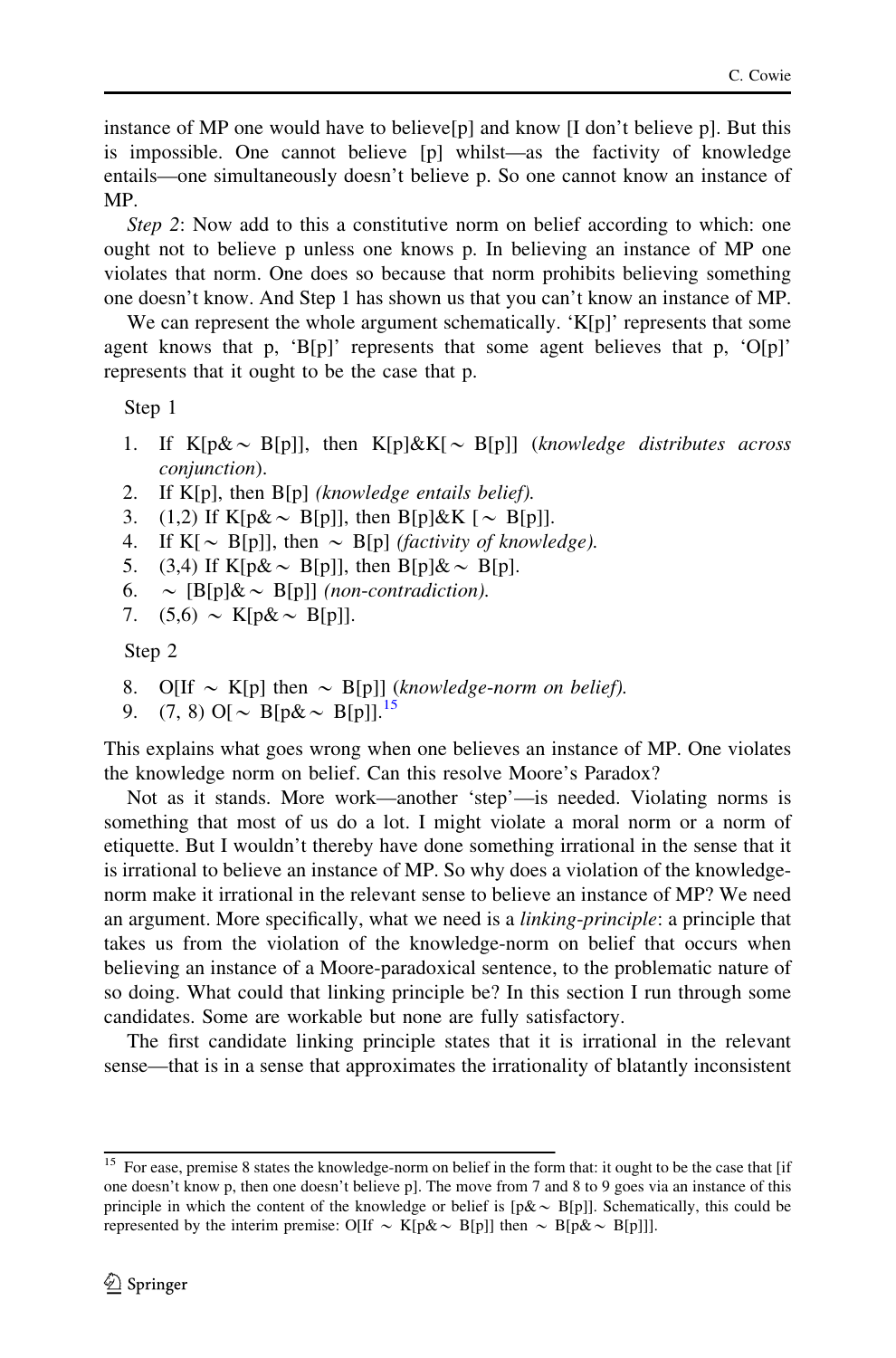attitudes—to violate a constitutive norm on a practice, whilst engaging in that practice. Roughly:

LP1: It is irrational in the relevant sense to engage in a practice whilst violating the constitutive norm on that practice.

If combined with the knowledge-norm, LP1 uncontroversially delivers the result that believing an instance of MP is irrational in the relevant sense. Just to be clear, the argument is:

- 1. One cannot know an instance of MP.
- 2. It is constitutive of believing a proposition that one ought to do so only if one knows it (knowledge-norm).
- 3. It is irrational in the relevant sense to engage in a practice whilst violating the constitutive norm on that practice (LP1).
- 4. (1–3) It is irrational in the relevant sense to believe an instance of MP.

Despite its promise this is obviously a bad argument. The linking principle LP1 is too strong. Its truth, combined with the knowledge-norm, entails that having beliefs that don't constitute knowledge is irrational in the relevant sense; that is, in some approximation of the sense in which having blatantly inconsistent attitudes is irrational. But clearly, this isn't true. Having a false or unjustified belief isn't irrational in anything like the sense that having blatantly inconsistent attitudes is. So LP1 is clearly too strong to be true.

There are a number of different ways of reformulating LP1—or tinkering with the other premises of the argument 1–4 above—that make might it look a bit more plausible. I will run through some of them below. Whist some are a definite improvement on LP1, none is fully satisfactory. The first proposal is to weaken LP1 to:

LP2: It is irrational in the relevant sense to engage in a practice whilst doing something that necessarily violates the constitutive norm on that practice.

Just to be clear, the argument is:

- 1. One cannot know an instance of MP.
- 2. It is constitutive of believing a proposition that one ought to do so only if one knows it (knowledge-norm).
- 3. It is irrational in the relevant sense to engage in a practice whilst doing something that necessarily violates the constitutive norm on that practice. (LP2).
- 4. (1–3) It is irrational in the relevant sense to believe an instance of MP.

LP2 is better than LP1. LP2 doesn't entail, as LP1 does, that *all* beliefs that don't constitute knowledge are irrational in the relevant sense. But LP2 is still clearly too strong to be true. LP2 entails that it is irrational in the relevant sense to believe a necessary falsehood. This is false. Consider a false mathematical belief. Having such a belief is not irrational in the relevant sense: it is not irrational, as believing an instance of MP is, in a sense that approximates belief in blatantly contradictory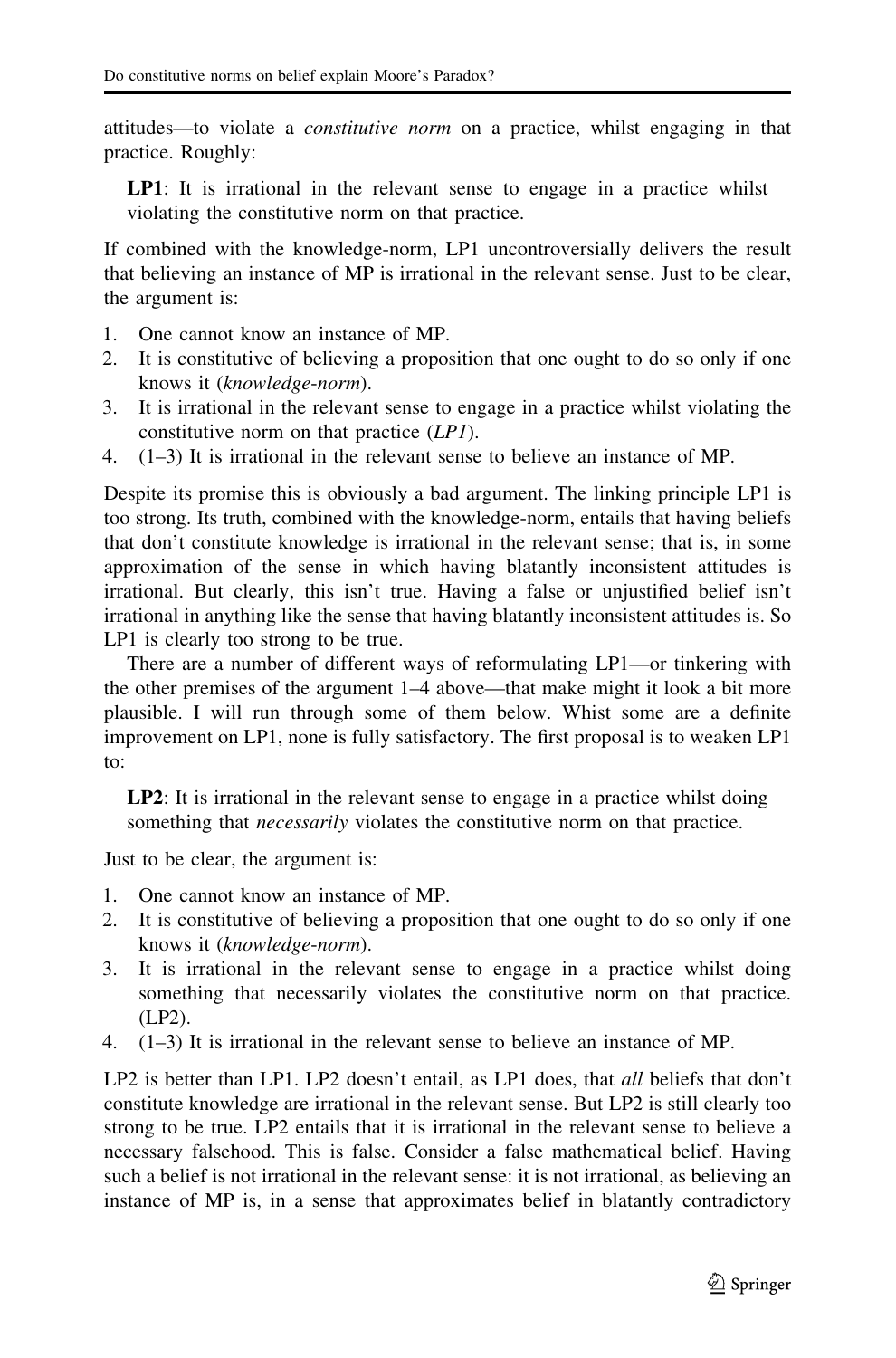attitudes. This is sufficient to warrant rejecting LP2. It is also worth noting that LP2 faces a second more fundamental challenge (a challenge that could equally have been applied to LP1). LP2 is not a basic or primitive truth. In light of this we should ask why (and how) is it irrational in the relevant sense to engage in a practice whilst doing something that *necessarily* violates the constitutive norm on that practice. If LP2 is true, there must be some more basic or primitive answer. I'll discuss some possible answers to this later (when I discuss rational requirements—the obvious source of such grounds). But for now I simply leave it as an issue that would require a resolution.<sup>16</sup>

Consider an alternative modification of LP1. We could modify LP1 to:

LP3: It is irrational in the relevant sense to engage in a practice whilst doing something that one believes (or is committed to believing) violates the constitutive norm on that practice. $17$ 

So the argument we are considering is:

- 1. One cannot know an instance of MP.
- 2. It is constitutive of believing a proposition that one ought to do so only if one knows it (knowledge-norm).
- 3. It is irrational in the relevant sense to engage in a practice whilst doing something that one believes (or is committed to believing) violates the constitutive norm on that practice. (LP3).
- 4. (1–3) It is irrational in the relevant sense to believe an instance of MP.

In one sense LP3 looks better than LP1 or LP2. LP1 entails that beliefs that don't constitute knowledge are irrational in the relevant sense (i.e. a sense that approximates the irrationality of blatantly inconsistent beliefs). LP2 entails that beliefs in necessary falsehoods are irrational in the relevant sense. These are problematic entailments. LP3 avoids both.

Despite this LP3 faces a bigger problem than either LP1 or LP2. The above argument in which it figures is invalid. 4 does not follow from 1–3. This is because its second premise is about *what one ought to believe*, but its third premise is about what one believes about what one ought to believe. We could get around this by modifying the second premise. We could make it about what one *believes about* the knowledge-norm. For example:

 $2^*$ . One *believes or is committed to believing that it is constitutive of believing* a proposition that one ought to do so only if one knows it (knowledge-norm).

This would make the argument valid (assuming premise 1 is amended accordingly). But it is independently problematic. Firstly, 2\* neither entails the knowledge-norm, nor is 2\* itself entailed by the knowledge-norm. So even if we accepted the above

<sup>&</sup>lt;sup>16</sup> One might argue that it doesn't require a resolution. However I take it to be a prima facie problematic feature of a proposed solution to a problem if it relies on a clearly non-basic principle for which there is no obvious candidate for a more basic principle that could explain it.

 $17$  I shall assume that there is a sensible way of understanding 'committed to' here that a defender of LP3 could make use of.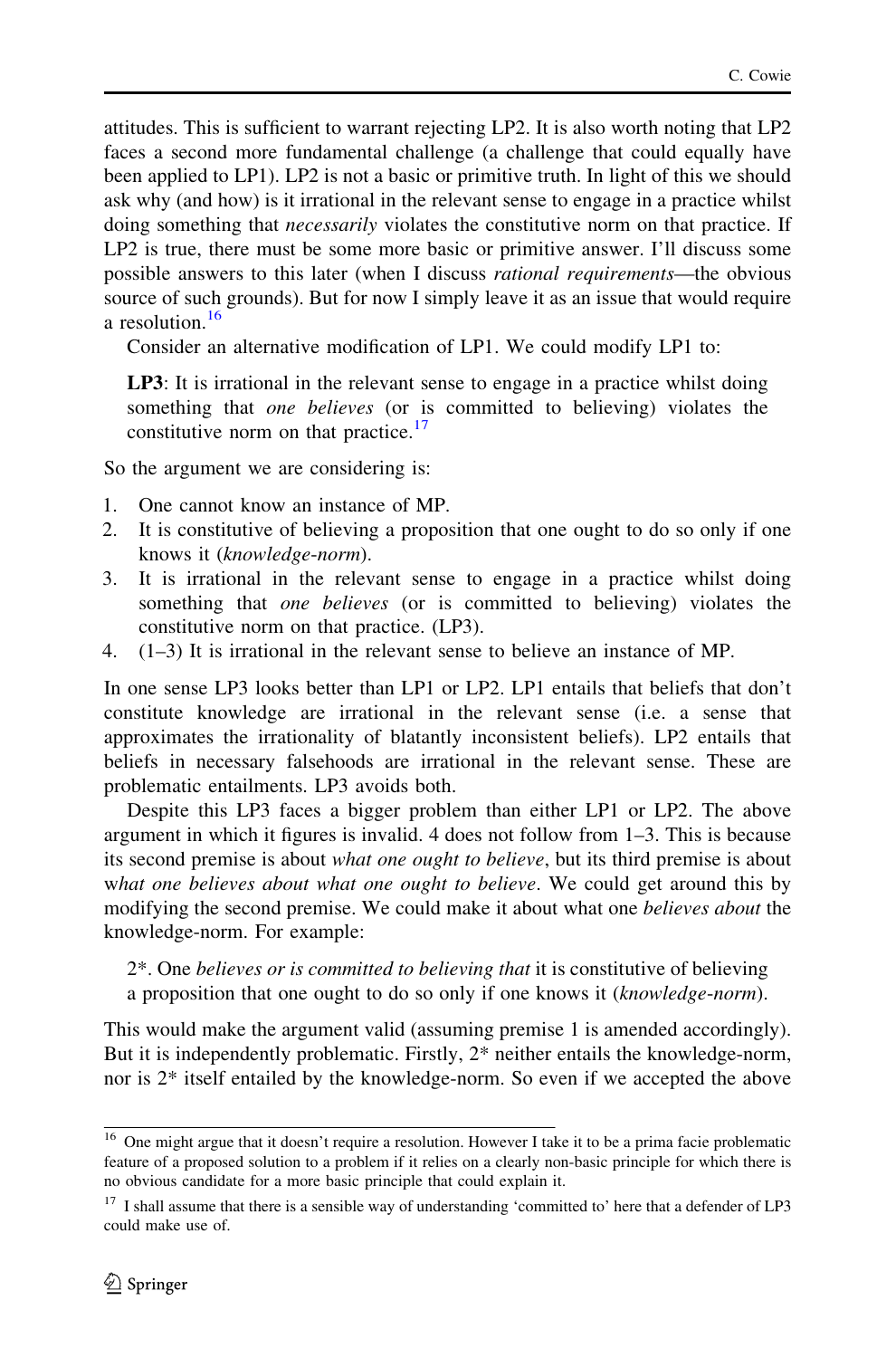argument, we would need to see a lot more to be able to link it up with the knowledge-norm. Secondly, 2\* is not obviously true either. Amongst the small number of people who have views about the nature of belief many do not believe that it is constitutive of believing a proposition that one ought to do so only if one knows it. It follows from  $2^*$  that these people don't do anything irrational in the relevant sense in believing an instance of MP. This is clearly ridiculous. Now of course one could claim in defence of 2\* that the aforementioned philosophers and psychologists are mistaken and that they, along with everyone else, are, contrary to their own judgment, *committed to* believing that it is constitutive of believing a proposition that one ought to do so only if one knows it. But anyone who claims this faces an obvious burden of proof.

It is worth saying a little bit more about this. Perhaps the most obvious way for a defender of the knowledge-norm to defend 2\* is to claim that the knowledge-norm on belief is true not merely of belief itself, but of the concept of belief. That is to say, they would need to claim that it is a conceptual truth about belief that: one ought to believe p only if one knows p. This would arguably make sense of  $2^*$  in a way that would link it up to the knowledge-norm itself. If it were true, then anyone who is competent with the concept of belief would 'be conceptually committed' to believing that they ought to believe p only if they know p. And if this were true, then a defender of the knowledge-norm explanation could appeal to LP3 after all.

This strategy is not a total non-starter.<sup>18</sup> But it is problematic. Claims about 'conceptual truths' are very strong and the worry is that those who make them unjustly accuse anyone with non-standard views of being 'conceptually incompetent' when, clearly, they are not.<sup>19</sup> This generates an acute form of the worry with  $2^*$  just expressed above. It would imply that anyone who didn't accept the knowledge-norm on belief was guilty of conceptual incompetence. That includes a great many people who do seem to be competent with the concept of belief (and many who make the study of belief their life's work). Accusing one's opponents of conceptual incompetence is surely a last refuge. This is not a knock-down argument. I don't claim it is. But it is a significant extra hurdle, and one that defenders of the knowledge-norm explanation might not have expected or wanted to take on.

Exactly the same issues as have been raised for LP3 would also apply to a version with a modal component such as:

LP4: It is irrational in the relevant sense to engage in a practice whilst doing something that one believes (or is committed to believing) necessarily violates the constitutive norm on that practice.

Both LP3 and LP4 also face an additional challenge. As with LP1 and LP2, neither LP3 nor LP4 are basic or fundamental truths. Both would, if true, require some more fundamental truth to ground them. Why are they true (if they are)? What makes them

<sup>&</sup>lt;sup>18</sup> Shah's truth-norm on belief is formulated in roughly this way: as obtaining by conceptual necessity.

<sup>&</sup>lt;sup>19</sup> Somewhat ironically in the present context this point has been clearly articulated and championed by Timothy Williamson in his discussion of Van McGee on meaning-constituting views inference-rules. Williamson ([2008](#page-18-0), pp. 92–94).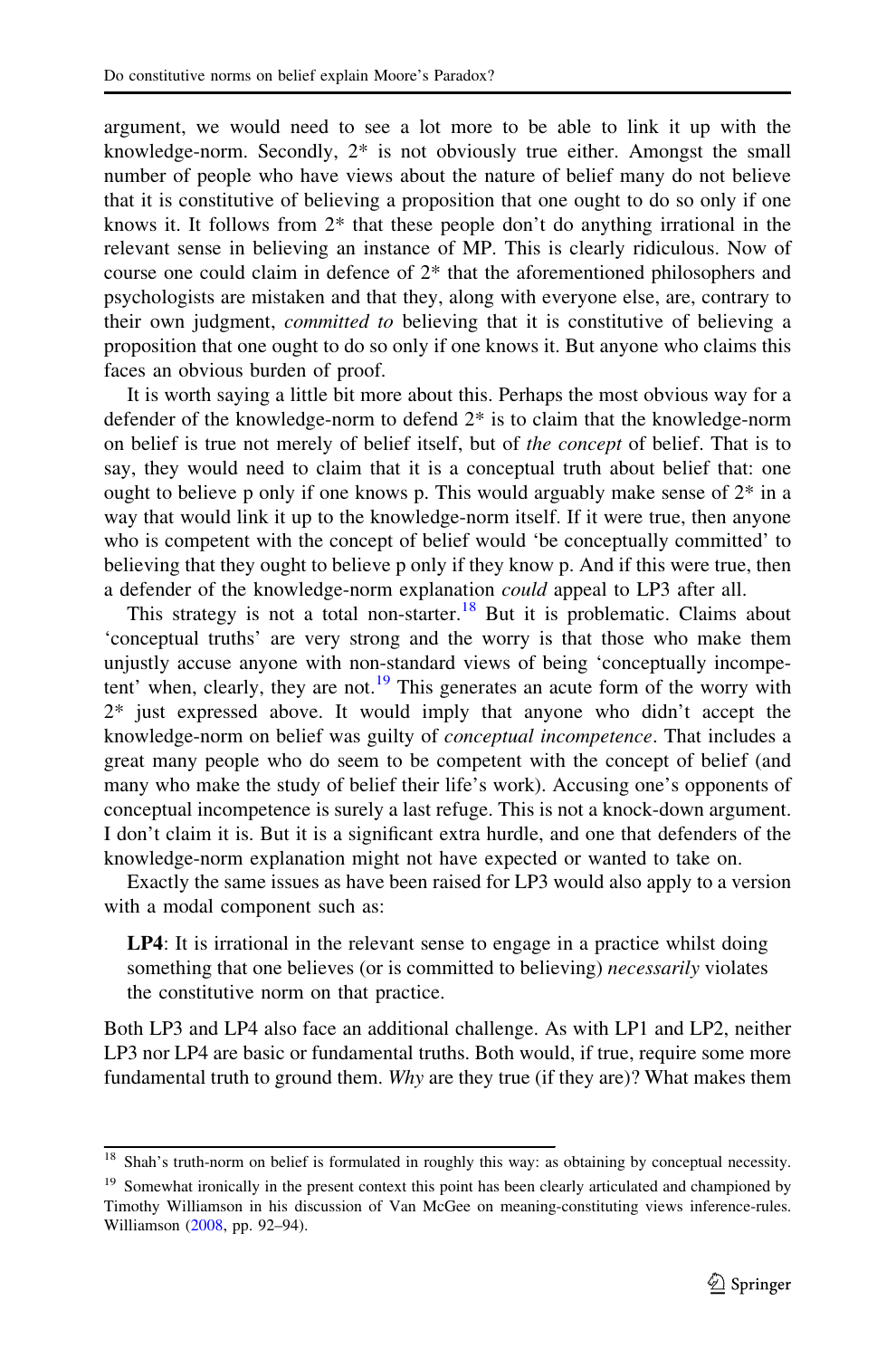true? I leave this as a challenge at this point as I did when discussing LP1 and LP2. I return to it when discussing rational requirements below.

Consider another alternative direction in which we might modify the above linking principles. Focus again on:

LP2: It is irrational in the relevant sense to engage in a practice whilst doing something that *necessarily* violates the constitutive norm on that practice.

As with all of the previous linking principles, LP2 begins with 'It is irrational in the relevant sense…'. This was part of the reason for rejecting LP2: it isn't obviously irrational in the relevant sense to believe a necessary falsehood. One might, however, try to tone this down. Arguably the following is true:

LP5: It is *badly defective* to engage in a practice whilst doing something that necessarily violates the constitutive norm on that practice.

Perhaps we can use this as a linking principle. The argument that we would end up with is the following:

- 1. One cannot know an instance of MP.
- 2. It is constitutive of believing a proposition that one ought to do so only if one knows it (knowledge-norm).
- 3. It is badly defective to engage in a practice whilst doing something that necessarily violates the constitutive norm on that practice. (LP5).
- 4. (1–3) It is badly defective to believe an instance of MP.

The conclusion here is weaker than that of previous arguments. It is that believing an instance of MP is badly defective. This proposal has obvious strengths. Most obviously it does not entail, as LP2 does, that it is irrational in the relevant sense to believe necessary falsehoods.

The proposal also faces obvious problems. It fails to differentiate what's wrong with believing an instance of MP from what's wrong with believing a necessary falsehood. Both are 'badly defective' by this argument. Surely this is a bad result. The sense in which one goes wrong by believing a mathematical falsehood is different from the sense in which one goes wrong by believing an instance of MP. One might respond to this worry by arguing that we also all *believe* or are committed to believing that instances of MP violate the constitutive norm (contrasting this with beliefs in necessary falsehoods). That is to say, one might modify LP5 to:

LP6: It is badly defective to engage in a practice whilst doing something that one believes (or is committed to believing) necessarily violates the constitutive norm on that practice.

But this response runs into the problems already faced by LP3 (and LP4) above. The resulting argument, were one to make this modification, would be:

- 1. One cannot know an instance of MP.
- 2. It is constitutive of believing a proposition that one ought to do so only if one knows it (knowledge-norm).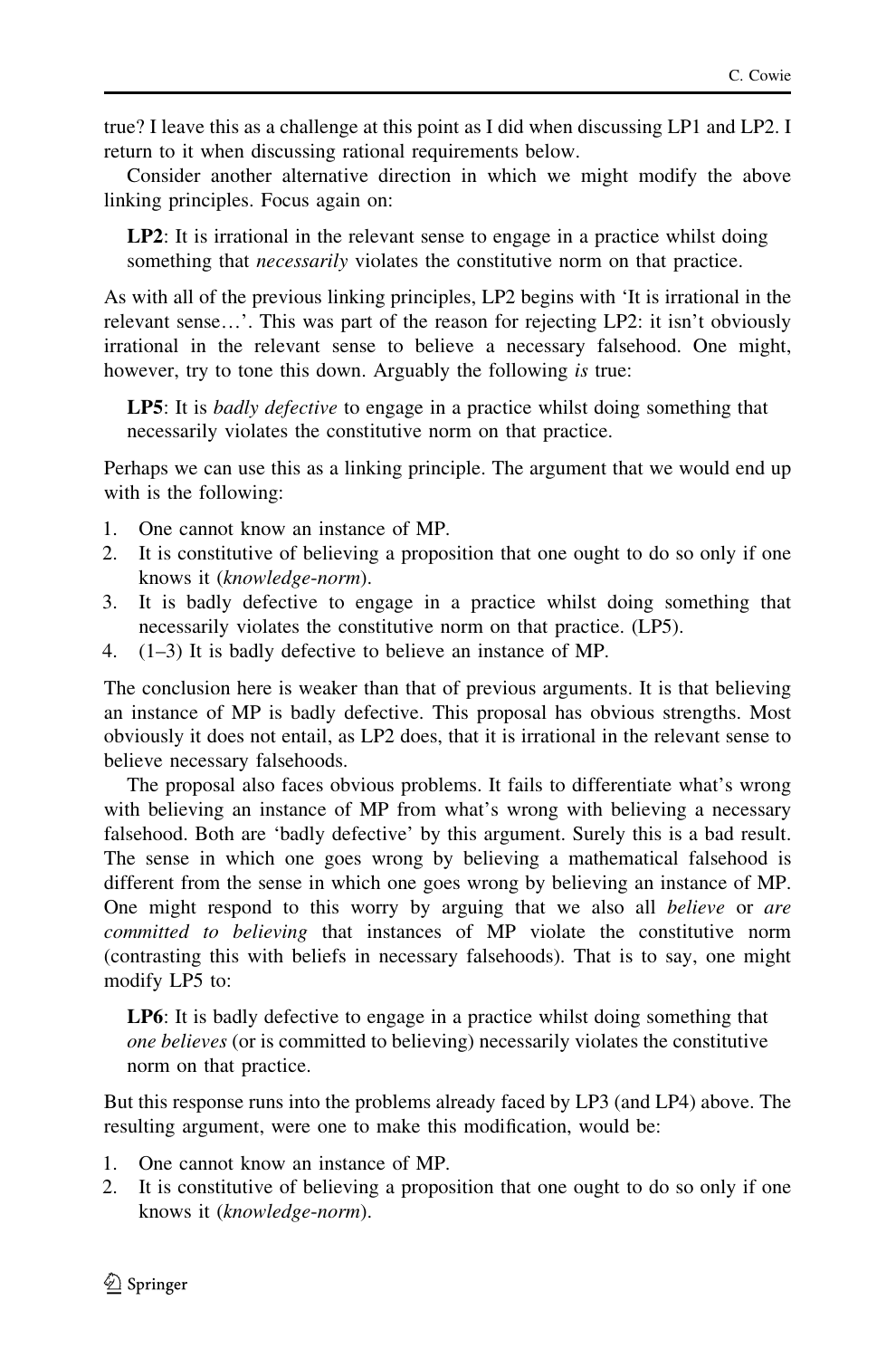- <span id="page-13-0"></span>3. It is badly defective to engage in a practice whilst doing something that one believes (or is committed to believing) necessarily violates the constitutive norm on that practice. (LP6).
- 4. (1–3) It is badly defective to believe an instance of MP.

The problem—which should be familiar from above—is that this argument is invalid. The conclusion does not follow from 1–3. This is because whilst 2 is about what one ought to do, 3 is about what one believes one ought to do. In addition to this familiar problem, LP5 and LP6 face an additional problem. The problem is really a variant on the challenge raised to LP1–LP4 above to identify the grounds of these linking principles. Just focus on LP5. In what sense is it 'badly defective' to violate the constitutive norm on a practice? The obvious answer would be that there is something rationally problematic about believing an instance of MP. In order to make this claim we would need to appeal to some principles of rationality. I turn to this below.

### 4 Rational requirements and the knowledge-norm based explanation

We have run through some of the candidate link-principles to which defenders of the knowledge-norm explanation might appeal. None is fully satisfactory. At the very least each comes with burdens that defenders of the knowledge-norm based explanation may be surprised to take on, and may not want to. We will now look at whether appealing to *requirements of rationality* could help. One might think that they could help either by serving as link principles in their own right, or as supplements to or more basic explanatory grounds for existing candidate principles (such as LP5 and LP6).

I now run through several candidate principles of rationality and suggest that none is of much help. Let's begin by looking at two bad candidate rational requirements:

R1: One is rationally required to: Follow the constitutive norms of any practice in which one is engaged.

R2: One is rationally required to: Believe p only if one knows p.

Begin with R1. If R1 were true, then—if the knowledge-norm is true—it would be rationally impossible to believe an instance of MP. Believing an instance of MP would violate the constitutive norm on belief and so, by R1, be rationally impermissible. This is an obvious strength of the view. But it faces an equally obvious problem: it is false. Suppose that I am engaged in some practice that is a candidate for having constitutive norms, such as a sport or game. Now suppose I violate one of those norms. Or suppose I violate all of them. I have gone against the rules of the game. But I have not necessarily done anything irrational. This is true on pretty much *any* way of thinking about what rationality is. But it is even clearer if we think of rationality—and rational requirements—much as Broome does: as coherence requirements on mental states. Clearly, in violating the constitutive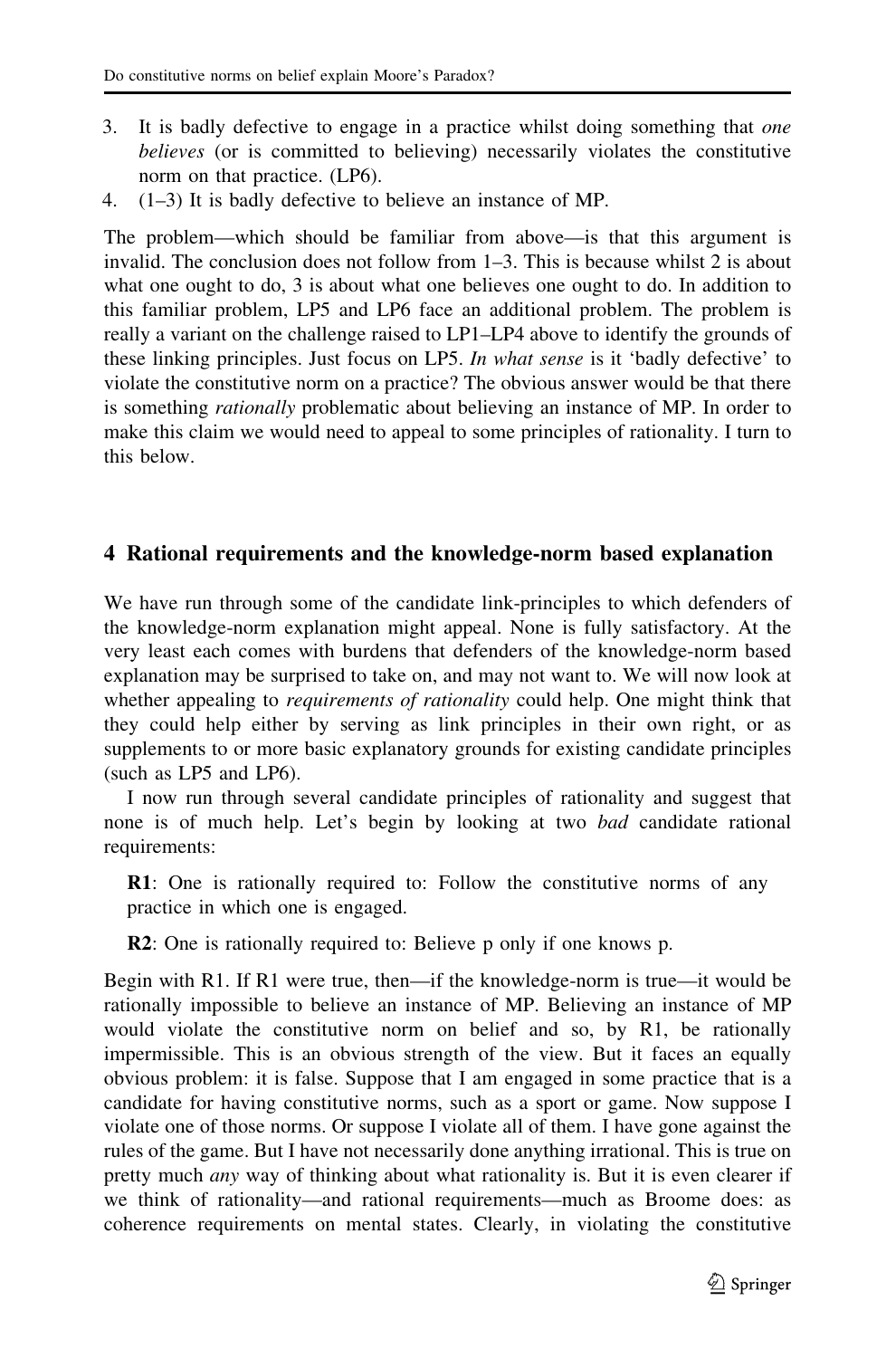norms of a practice, one does not thereby manifest an incoherence in one's mental states.

Much like R1, the strength of R2 is that it would entail that believing an instance of MP is irrational. But R2 is also problematic. Like R1 it is not obviously a good candidate for being a requirement of rationality on a coherence conception. Nor, if it were, would appealing to it be a good move for a defender of the knowledge-norm explanation. There are two reasons for this.

Firstly, consider the conception of rationality that would yield R2. R2 is not yielded by a mere 'coherence' conception of rationality a la Broome. A stronger, substantive conception of rationality would be required to yield R2. But if we embrace a substantive conception of rationality that yields R2, why would it stop there (i.e. at R2)? Why wouldn't it simply *directly* yield the following as a requirement of rationality: don't believe [p, but I don't believe p]? That is to say, why wouldn't it directly yield the rational impermissibility of believing instances of MP? This requirement and R2 seem pretty much 'on a par' as regards status as candidates for substantive rational requirements. Clearly though, if there were an underived rational requirement not to believe instances of MP, then R2 and indeed the knowledge-norm explanation itself would be redundant. We would already have a simple grounds for explaining what's wrong with believing instances of MP. And that is obviously bad news for a defender of the knowledge-norm explanation.

The second response is even stronger. Suppose that R2 is true (and simply *set*) aside the worry that any conception of rationality that entails it would also entail a direct rational requirement against believing instances of MP). The knowledgenorm explanation would now be redundant. It would be redundant because we could simply explain the rational impermissibility of believing an instance of MP in terms of R2. We wouldn't need to appeal to the knowledge-norm on belief at all. The explanation would go as follows:

- 1. One cannot know an instance of MP.
- 2. One is rationally required to: Believe p only if one knows p. (R2).
- 3. (1, 2) One is rationally required not to: Believe an instance of MP.

This explanation has proceeded without any reference to R2. This means that if R2 were true, then the knowledge-norm explanation would be out-of-business.<sup>20</sup>

Hopefully seeing why R1–R2 are bad candidates is useful. Let's now look at what one might think to be a *better* candidate: an enkratic requirement. Roughly:

R3: One is rationally required to: If one believes one ought to believe p, then believe  $p^{21}$ 

 $20$  One could argue that if R2 were true, then something very much like the knowledge-norm would actually be true. However R2 is a principle of rationality that does not refer to, presuppose or entail a principle that, like the knowledge-norm, makes a claim about what is constitutive of belief.

<sup>&</sup>lt;sup>21</sup> I do not consider all alternative formulations of the enkratic requirement here. One may, for example, reformulate it in negative terms as follows. One is rationally required to: If one believes one ought not to believe p, then not believe p.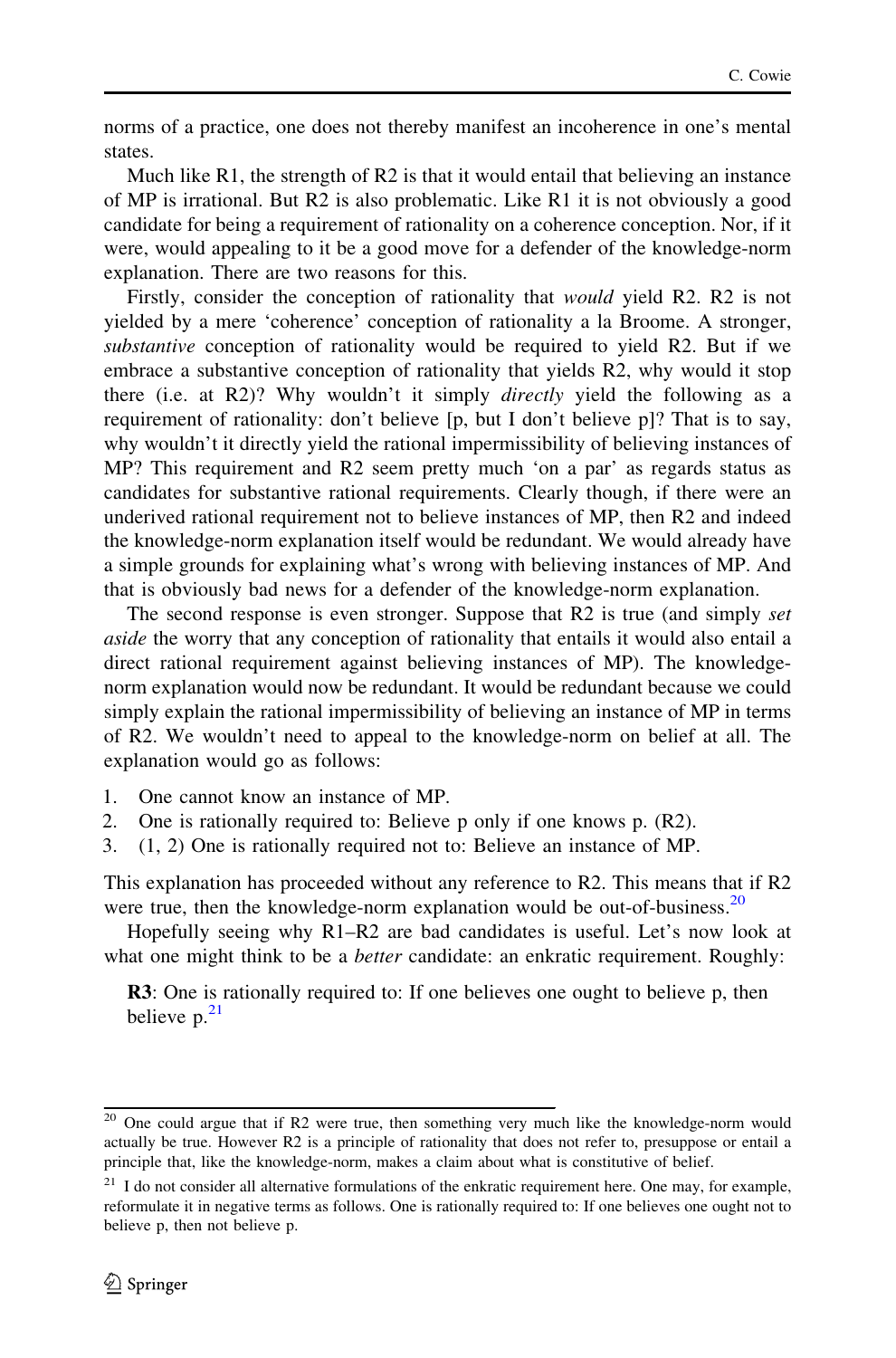Unlike R1–R2, R3 is a widely (though not universally) accepted principle or rationality. I will simply grant this. How could it help to show that believing an instance of MP is irrational? One might think that it could do so by showing that believed violations of the knowledge-norm are *rational* violations. The basic argument would be as follows:

- 1. One cannot know an instance of MP.
- 2. It is constitutive of believing a proposition that one ought to do so only if one knows it (knowledge-norm).
- 3. One is rationally required to: If one believes one ought to believe p, then believe p (enkrasia).
- 4. (1–3) One is rationally required not to: believe an instance of MP.

This would be a good conclusion for a defender of the knowledge-norm-based explanation. It would show that believing an instance of MP is necessarily akratic. But the argument is invalid. It is invalid for a reason familiar from the discussion of LP3, LP4 and LP6 above. The second premise is about what one ought to believe. The third premise—enkrasia—is about what one believes one ought to believe. This is an extra commitment that goes well beyond the knowledge-norm: it is neither entailed by the knowledge-norm, nor does it entail the knowledge-norm, nor is it obviously true.

A further point about this is in order. Suppose that one does appeal to an enkratic principle according to which one is rationally required to: if one believes one ought to believe p, then believe p. There are two ways of reading the 'ought' in this requirement. To see this we must return to the distinction made at the beginning of the article between genuinely normative oughts or requirements and mere correctness norms.

The 'ought' that figures in enkratic principles is a *genuinely normative* ought.<sup>22</sup> It cannot be a mere correctness norm. This is, I take it, uncontroversial. It is not the case that I am rationally required to: if I judge that it is correct according to the standards of chess for me to make a particular move, then make that move. There may nothing at all to be said—normatively—for adhering to the norms of chess. And so there may be no normative reason for me make the correct move. If this is the case, and if I judge it to be the case, then I am not rationally required to make the move (even if we read the requirement as wide-scope).

This means that the 'ought' in 2\* must be interpreted as a genuinely normative ought rather than a mere correctness norm. This isn't a big problem in itself: it is of course possible to interpret it in this way. It just puts an extra burden on someone who would appeal to enkrasia as the basis of the knowledge-norm explanation. It is an extra burden because constitutive norms on belief—whether truth-based or knowledge-based—are sometimes formulated quite explicitly as mere correctness norms. $^{23}$  And this is not without justification. After all, the constitutive norms of

 $22$  See e.g. Broome [\(2013](#page-17-0)).

<sup>&</sup>lt;sup>23</sup> See (e.g.) Cote-Bouchard ([2016\)](#page-17-0) and Cote-Bouchard and Littlejohn [\(2018](#page-17-0)). It is also possible to read Steglich-Petersen [\(2011](#page-18-0)) in this way.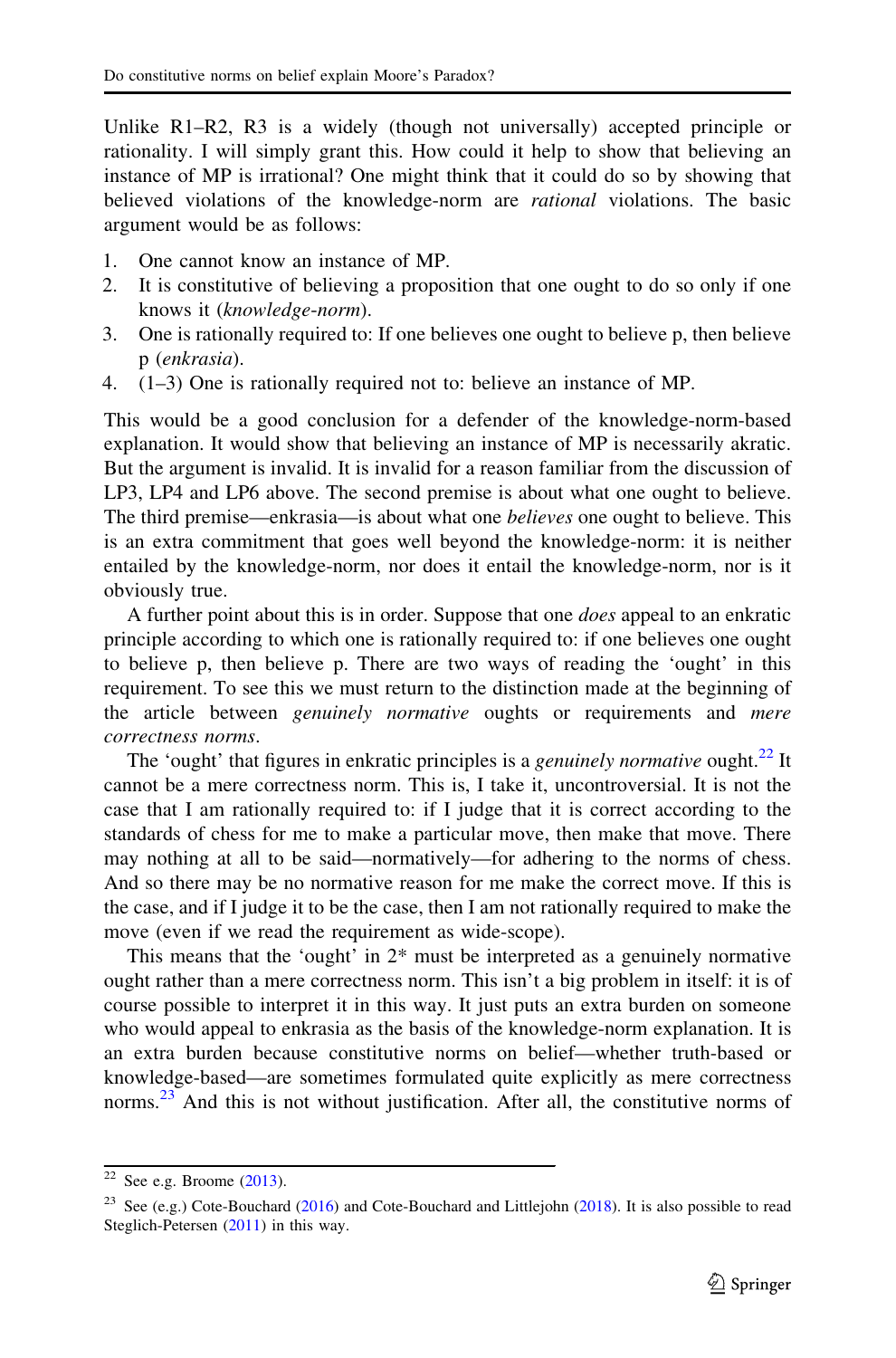<span id="page-16-0"></span>ordinary practices—such as sports and games—do seem to be the kinds of thing that are best understood in terms of mere correctness. Generally, the point is that constitutive norms are the kinds of things that have 'normative force' (i.e. that one has normative reason to follow) only if one has some normative reason to engage in the practice of which they are constitutive in the first place. A defender of the knowledge-norm explanation that is based on enkrasia must claim that the 'ought' in 2\* is not like this. She must claim that it is genuinely normative. I won't enter into the complicated arguments regarding this reading here. It would take us too far afield. $^{24}$  I simply note that it is an extra commitment.

#### 5 Conclusion

I have tried to articulate how norm-based explanations of Moore's Paradox are meant to work and to outline a problem that they face. The problem comes from the need to appeal to linking-principles: principles that take us from violations of constitutive norms on belief to explanations of Moore's Paradox. I have tried to find a plausible linking-principle. I have not succeeded. Each comes with significant costs. The principles LP1–LP6 fail in either of two ways. Firstly, they fail to properly differentiate the sense in which it is problematic to violate MP from the sense in which it is problematic to believe a falsehood or a necessary falsehood (LP1, LP2, LP5). Secondly, they rely not on the knowledge-norm itself but on a belief in that norm—something that neither entails nor is entailed by the norm (LP3, LP4, LP6). In addition to these two causes of failure, none of the principles LP1– LP6 possesses a sufficient degree of independent motivation: they would need some more basic principle or principles to ground them. One might be optimistic that R1– R3 could promise to provide this. But these principles also fail in two ways. Firstly, R1 and R2 are too strong to be independently plausible. And anyhow if they were true they would arguably render the knowledge-norm explanatorily redundant. Secondly, R3, like LP3, LP4 and LP6, relies not on the knowledge-norm itself but on a belief in that norm. It also relies on an interpretation of the knowledge-norm as stronger than mere correctness (R3).

I do not conclude from this that norm-based explanations could not work or that there couldn't be a satisfactory link-principle. I do not have a general argument for such a strong conclusion. But I do hope to have drawn attention to the problem that norm-based explanations face; a problem that has been largely missed in the literature.<sup>25</sup> Solving it is an interesting challenge for defenders of the knowledgenorm explanation of Moore's Paradox. What are their options? The first option is to significantly weaken the characterisation of what is wrong with believing an instance of MP, rendering it equivalent to belief in a necessary falsehood. This strikes me as deeply unsatisfactory. The second option is to argue that the

<sup>&</sup>lt;sup>24</sup> One of the substantial relevant issues here is whether believing is the kind of practice for which one necessarily possesses reasons for engagement. For some sceptical discussion see Enoch ([2011\)](#page-17-0).

 $25$  For an attempt to make the point generalise see Greenberg and Cowie [\(2018](#page-17-0)).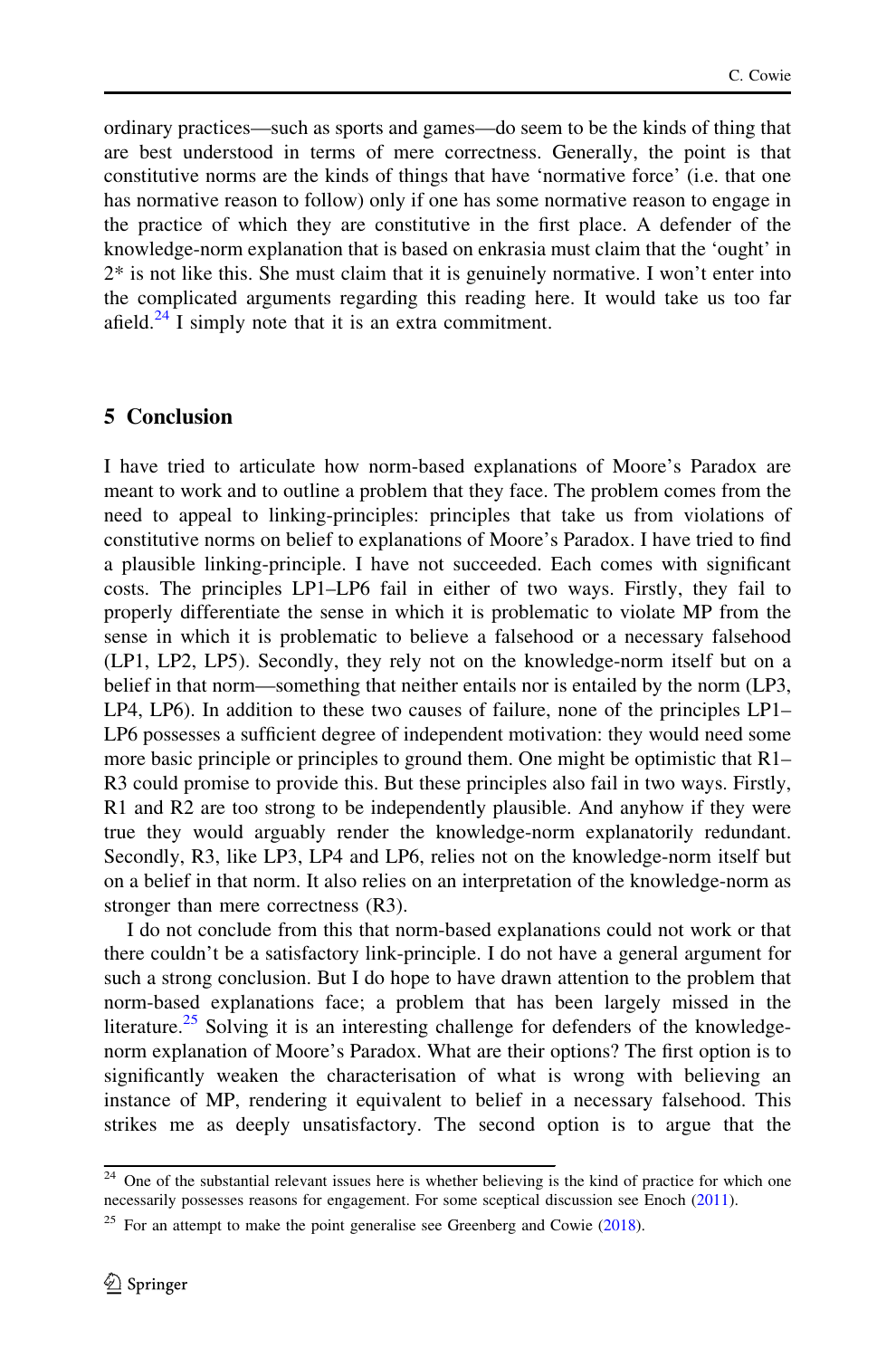<span id="page-17-0"></span>knowledge norm is not only true, but is also believed to be true. This is more palatable but would still be a difficult sell. It would also need to supplemented with both a strong interpretation of the normative relation referred to in the knowledgenorm and a strong interpretation of the enkratic principle (an issue I have not touched on here). The third option is to come up with some radically different alternative. I leave this as a challenge to defenders of the knowledge-norm.

Acknowledgements I am grateful to Alexander Greenberg for discussion. This paper develops themes from Greenberg and Cowie (2018). I am especially grateful to audiences at the Universities of Glasgow and Oxford for feedback and to an anonymous reviewer for Philosophical Studies for helpful comments.

Open Access This article is distributed under the terms of the Creative Commons Attribution 4.0 International License ([http://creativecommons.org/licenses/by/4.0/\)](http://creativecommons.org/licenses/by/4.0/), which permits unrestricted use, distribution, and reproduction in any medium, provided you give appropriate credit to the original author(s) and the source, provide a link to the Creative Commons license, and indicate if changes were made.

#### **References**

- Baldwin, T. (2007). The normative character of belief. In M. S. Green & J. N. Williams (Eds.), Moore's paradox: New essays on belief, rationality, and the first person. Oxford: Clarendon Press.
- Boghossian, P. (2003). The normativiy of content. Philosophical Issues, 13(1), 31–45.
- Broome, J. (2007). Is rationality normative? Disputatio, 2(23), 161–178.
- Broome, J. (2013). Rationality through reasoning. Hoboken: Wiley-Blackwell.
- Bykvist, K., & Hattiangadi, A. (2007). Does thought imply ought? Analysis, 67(296), 277–285.
- Carter, J. A., Gordon, E. C., & Jarvis, B. (2017). Knowledge first: Approaches in epistemology and mind. Oxford: Oxford University Press.
- Cote-Bouchard, C. (2016). Can the aim of belief ground epistemic normativity? Philosophical Studies, 173(12), 3181–3198.
- Cote-Bouchard, C., & Littlejohn, C. (2018). Knowledge, reasons and errors about the error theory. In R. McKenna & C. Kyriacou (Eds.), Metaepistemology: Realism and antirealism. Basingstoke: Palgrave MacMillan.
- de Almeida, C. (2001). What is Moore's paradox about? Philosophy and Phenomenological Research, 62(1), 33–58.
- Douven, I. (2006). Assertion, knowledge, and rational credibility. The Philosophical Review, 115(4), 449–485.
- Douven, I. (2009). Assertion, Moore, and Bayes. Philosophical Studies, 144, 361–375.
- Engel, P. (2014). In defense of normativism about the aim of belief. In T. Chan (Ed.), The aim of belief. Oxford: Oxford University Press.
- Enoch, D. (2011). Schmagency revisited. In M. Brady (Ed.), New waves in metaethics. Basingstoke: Palgrave MacMillan.
- Green, M., & Williams, J. (2007). Introduction. In M. Green & J. Williams (Eds.), Moore's paradox. Oxford: Oxford University Press.
- Greenberg, A., & Cowie, C. (2018). Constitutivism about epistemic normativity. In C. Kyriacou & R. McKenna (Eds.), Metaepistemology: Realism and anti-realism. Basingstoke: Palgrave MacMillan.
- Howard, C. Forthcoming. The fundamentality of fit. In R. Shafer-Landau (Ed.), Oxford studies in metaethics.
- Huemer, M. (2007). Moore's paradox and the norm of belief. In S. Nuccetelli & G. Seay (Eds.), Themes from G.E. Moore: New essays on epistemology and ethics. Oxford: Clarendon Press.
- Littlejohn, C. (2010). Moore's paradox and epistemic norms. Australasian Journal of Philosophy, 88, 79–100.
- Lo Presti, P. (2014). Moore's paradox and epistemic norms. Logos & Episteme, 5(4), 445-464.